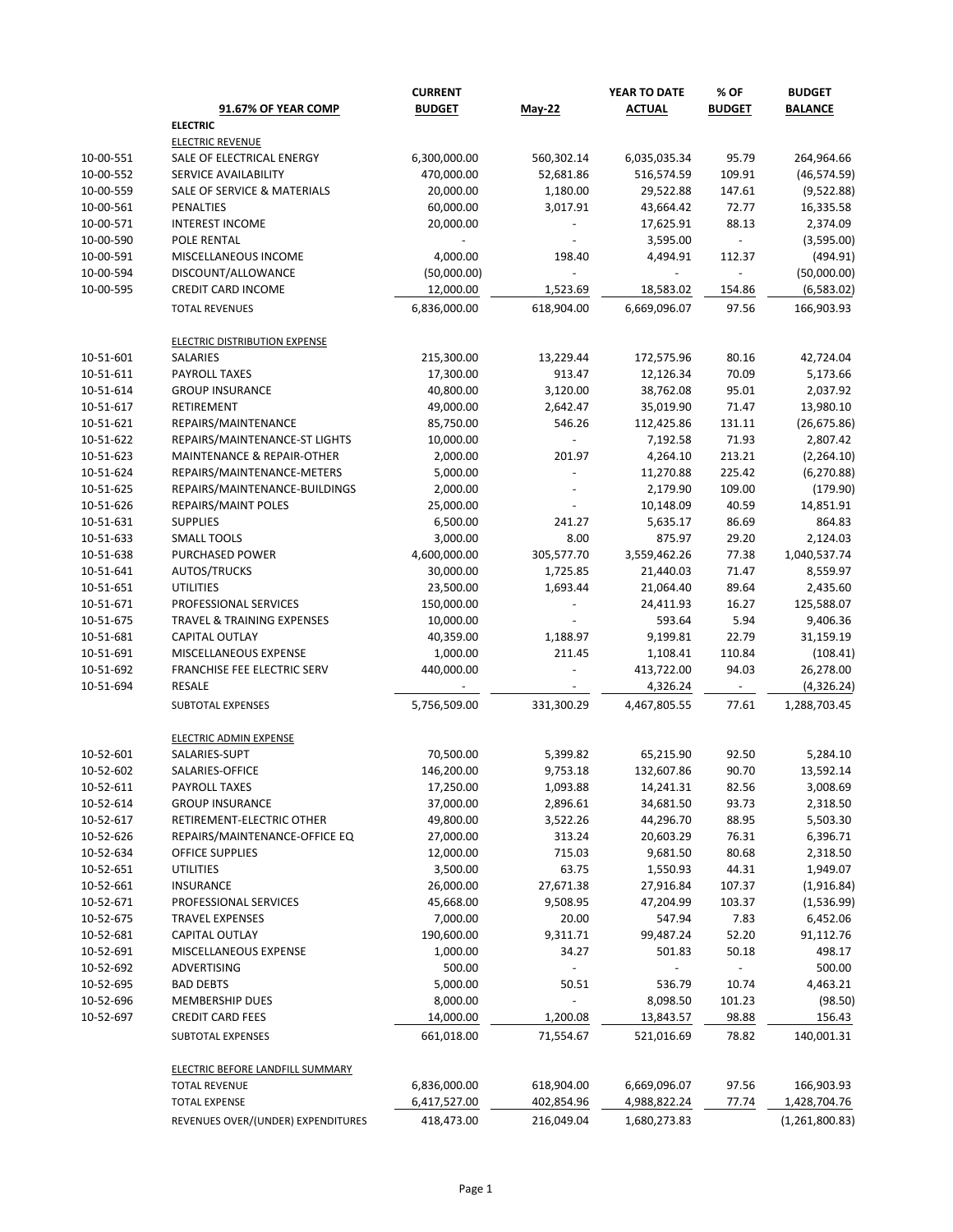|           | LANDFILL GAS PROJECT OPERATION REVENUE |              |                          |              |        |                |
|-----------|----------------------------------------|--------------|--------------------------|--------------|--------|----------------|
| 10-53-551 | SALE OF ELECTRIC POWER                 | 1,000,000.00 | 64,852.00                | 745,076.54   | 74.51  | 254,923.46     |
| 10-53-554 | MOPEP CAPCITY CREDIT                   | 1,641,600.00 | 136,800.00               | 1,504,800.00 | 91.67  | 136,800.00     |
|           | <b>TOTAL REVENUES</b>                  | 2,641,600.00 | 201,652.00               | 2,249,876.54 | 85.17  | 391,723.46     |
|           | LANDFILL GAS PROJECT OPERATION EXPENSE |              |                          |              |        |                |
| 10-53-601 | SALARIES LANDFILL                      | 10,000.00    | 234.94                   | 6,927.89     | 69.28  | 3,072.11       |
| 10-53-611 | PAYROLL TAXES LANDFILL                 | 1,000.00     | 15.92                    | 487.71       | 48.77  | 512.29         |
| 10-53-614 | <b>GROUP INSURANCE LANDFILL</b>        | 2,000.00     | 45.90                    | 1,122.39     | 56.12  | 877.61         |
| 10-53-617 | RETIREMENT LANDFILL                    | 1,500.00     | 275.36                   | 1,526.25     | 101.75 | (26.25)        |
| 10-53-621 | <b>OPERATIONS &amp; MAINTENANCE</b>    | 1,200,000.00 | 53,304.25                | 610,902.29   | 50.91  | 589,097.71     |
| 10-53-638 | <b>FEES TO ALLIED</b>                  | 375,000.00   | 21,612.00                | 229,433.00   | 61.18  | 145,567.00     |
| 10-53-651 | UTILITIES - LANDFILL GENERATO          | 19,000.00    | 114.93                   | 1,650.47     | 8.69   | 17,349.53      |
| 10-53-661 | INSURANCE-LANDFILL GAS PROJEC          | 12,000.00    | 12,577.90                | 12,649.70    | 105.41 | (649.70)       |
| 10-53-671 | PROFESSIONAL SERVICES                  | 50,100.00    | 2,765.00                 | 69,746.76    | 139.22 | (19,646.76)    |
| 10-53-681 | <b>CAPITAL OUTLAY</b>                  | 3,000.00     |                          | 764.91       | 25.50  | 2,235.09       |
| 10-53-682 | <b>INTEREST EXPENSE</b>                | 96,032.00    | 15,091.65                | 65,393.54    | 68.10  | 30,638.46      |
| 10-53-683 | <b>DEBT SERVICE</b>                    | 801,116.00   | 276,578.80               | 831,451.64   | 103.79 | (30, 335.64)   |
| 10-53-684 | LANDFILL GEN PROJECT NOTE FEE          | 3,600.00     | 1,371.98                 | 3,167.97     | 88.00  | 432.03         |
| 10-53-691 | MISC. EXPENSE-LANDFILL GAS             | 2,200.00     | 30.00                    | 866.40       | 39.38  | 1,333.60       |
|           | SUBTOTAL EXPENSES                      | 2,576,548.00 | 384,018.63               | 1,836,090.92 | 71.26  | 740,457.08     |
|           | <b>LANDFILL SUMMARY</b>                |              |                          |              |        |                |
|           | <b>TOTAL REVENUES</b>                  | 2,641,600.00 | 201,652.00               | 2,249,876.54 | 85.17  | 391,723.46     |
|           | <b>TOTAL EXPENDITURES</b>              | 2,576,548.00 | 384,018.63               | 1,836,090.92 | 71.26  | 740,457.08     |
|           | REVENUES OVER/(UNDER) EXPENDITURES     | 65,052.00    | (182, 366.63)            | 413,785.62   |        | (348, 733.62)  |
|           | <b>ELECTRIC FUND SUMMARY</b>           |              |                          |              |        |                |
|           | FUND TOTAL REVENUES                    | 9,477,600.00 | 820,556.00               | 8,918,972.61 | 94.11  | 558,627.39     |
|           | FUND TOTAL EXPENDITURES                | 8,994,075.00 | 786,873.59               | 6,824,913.16 | 75.88  | 2,169,161.84   |
|           | REVENUES OVER/(UNDER) EXPENDITURES     | 483,525.00   | 33,682.41                | 2,094,059.45 |        | (1,610,534.45) |
|           | <b>WATER</b>                           |              |                          |              |        |                |
|           | <b>WATER REVENUE</b>                   |              |                          |              |        |                |
| 20-00-512 | PRIMACY FEES                           | 9,800.00     |                          | 9,718.44     | 99.17  | 81.56          |
| 20-00-551 | <b>SALE OF WATER</b>                   | 760,000.00   | 63,708.11                | 687,195.78   | 90.42  | 72,804.22      |
| 20-00-552 | SERVICE AVAILABILITY FEE               | 320,000.00   | 28,535.00                | 320,265.00   | 100.08 | (265.00)       |
| 20-00-559 | <b>SALE-SERVICE &amp; MATERIALS</b>    | 2,000.00     | 714.95                   | 7,161.38     | 358.07 | (5, 161.38)    |
| 20-00-561 | <b>PENALTIES</b>                       | 18,000.00    | 1,326.47                 | 15,250.82    | 84.73  | 2,749.18       |
| 20-00-565 | <b>GRANT ARA</b>                       | 395,000.00   |                          | 437,408.31   | 110.74 | (42, 408.31)   |
| 20-00-591 | MISCELLANEOUS INCOME                   | 1,000.00     |                          |              |        | 1,000.00       |
| 20-00-592 | RESERVE WATER PROJECT                  | 300,000.00   | 25,000.00                | 275,000.00   | 91.67  | 25,000.00      |
| 20-00-594 | <b>RESERVE WATER</b>                   | 60,000.00    |                          | 50,000.00    | 83.33  | 10,000.00      |
|           | <b>TOTAL REVENUES</b>                  | 1,865,800.00 | 119,284.53               | 1,801,999.73 | 96.58  | 63,800.27      |
|           | <b>WATER PLANT EXPENSE</b>             |              |                          |              |        |                |
| 20-61-601 | SALARIES-WATER PLANT                   | 105,600.00   | 8,429.30                 | 101,570.43   | 96.18  | 4,029.57       |
| 20-61-611 | PAYROLL TAXES-WATER PLANT              | 8,350.00     | 581.29                   | 7,101.70     | 85.05  | 1,248.30       |
| 20-61-614 | GROUP INSURANCE-WATER PLANT            | 26,000.00    | 2,433.76                 | 25,550.96    | 98.27  | 449.04         |
| 20-61-617 | RETIREMENT-WATER PLANT                 | 25,000.00    | 1,902.54                 | 19,256.13    | 77.02  | 5,743.87       |
| 20-61-621 | REPAIRS/MAINTENANCE-WATER PLA          | 50,000.00    | 75.35                    | 11,553.51    | 23.11  | 38,446.49      |
| 20-61-625 | REPAIRS/MAINTENANCE-BUILDINGS          | 4,000.00     |                          | 206.85       | 5.17   | 3,793.15       |
| 20-61-631 | SUPPLIES-WATER PLANT                   | 7,000.00     | 277.63                   | 3,346.93     | 47.81  | 3,653.07       |
| 20-61-632 | CHEMICALS-WATER PLANT                  | 80,000.00    | 9,545.25                 | 55,836.92    | 69.80  | 24,163.08      |
| 20-61-633 | SMALL TOOLS-WATER PLANT                | 500.00       | $\overline{\phantom{a}}$ | 141.96       | 28.39  | 358.04         |
| 20-61-641 | AUTOS/TRUCKS-WATER PLANT               | 3,000.00     | 835.76                   | 2,583.63     | 86.12  | 416.37         |
| 20-61-651 | UTILITIES-WATER PLANT                  | 90,000.00    | 4,675.67                 | 65,331.80    | 72.59  | 24,668.20      |
| 20-61-671 | PROFESSIONAL SERVICES                  | 22,200.00    | 350.00                   | 12,298.00    | 55.40  | 9,902.00       |
| 20-61-675 | TRAVEL & TRAINING EXPENSES-WA          | 1,000.00     | (132.50)                 | 607.50       | 60.75  | 392.50         |
| 20-61-681 | CAPITAL OUTLAY WATER PLANT             | 40,403.00    | 1,902.50                 | 43,834.00    | 108.49 | (3,431.00)     |
| 20-61-690 | ARPA GRANT PROJECT                     | 433,233.62   | 5,087.06                 | 711,271.69   | 164.18 | (278, 038.07)  |
| 20-61-691 | MISCELLANEOUS-WATER PLANT              | 300.00       |                          | 283.78       | 94.59  | 16.22          |
|           | SUBTOTAL EXPENSES                      | 896,586.62   | 35,963.61                | 1,060,775.79 | 118.31 | (164, 189.17)  |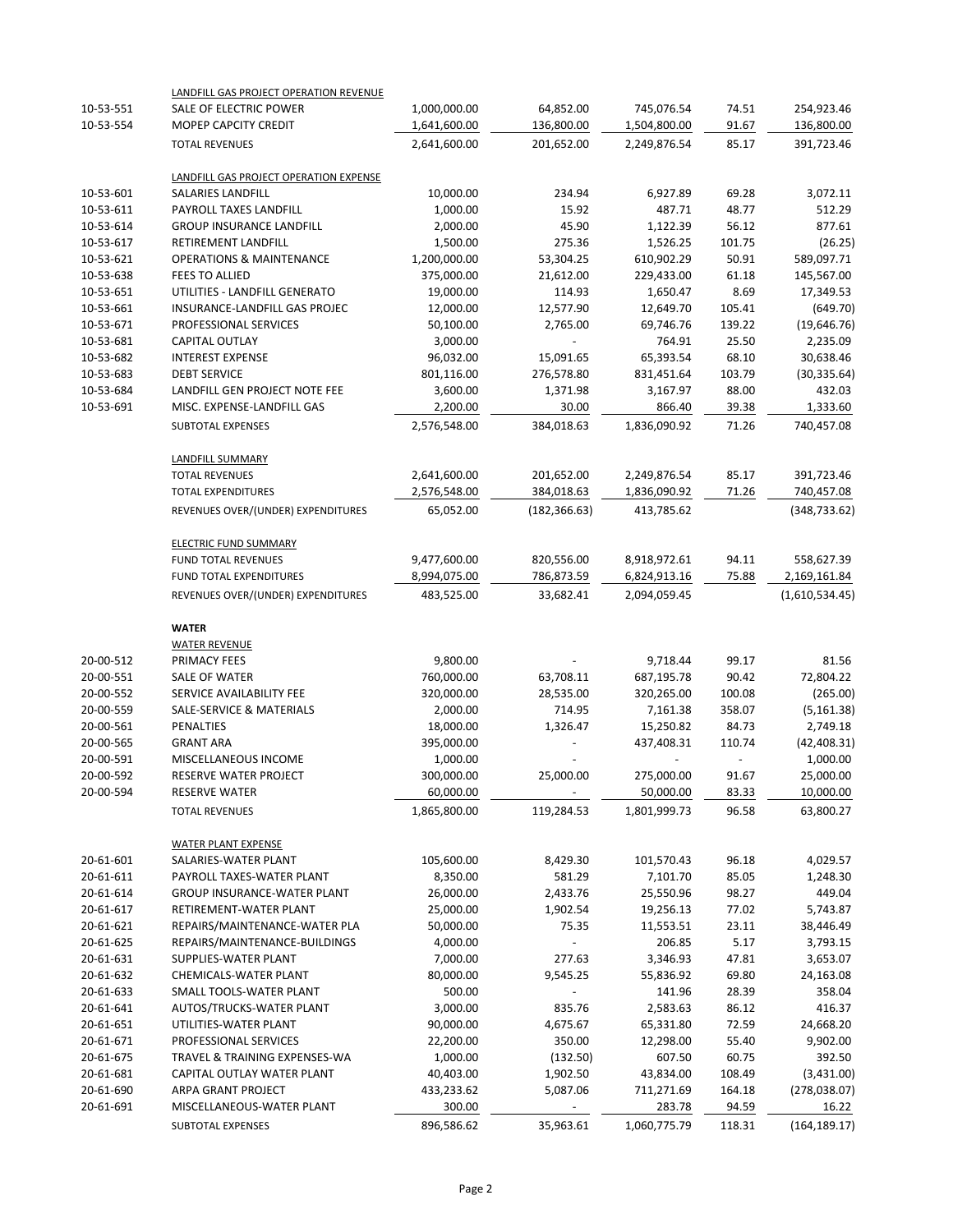|           | <b>WATER DISTRIBUTION EXPENSE</b>   |               |              |              |        |               |
|-----------|-------------------------------------|---------------|--------------|--------------|--------|---------------|
| 20-62-601 | SALARIES-DISTRIBUTION               | 98,200.00     | 7,691.12     | 82,252.95    | 83.76  | 15,947.05     |
| 20-62-611 | PAYROLL TAXES-DISTRIBUTION          | 8,600.00      | 562.97       | 6,058.80     | 70.45  | 2,541.20      |
| 20-62-614 | <b>GROUP INSURANCE-DISTRIBUTION</b> | 29,500.00     | 2,146.16     | 21,331.01    | 72.31  | 8,168.99      |
| 20-62-617 | RETIREMENT-DISTRIBUTION             | 22,300.00     | 1,471.64     | 13,894.79    | 62.31  | 8,405.21      |
| 20-62-620 | REPAIRS/MAINTENANCE HYDRANTS        | 11,000.00     | 91.37        | 2,573.22     | 23.39  | 8,426.78      |
| 20-62-621 | REPAIRS/MAINTENANCE-MAINS           | 15,000.00     | 301.78       | 18,103.01    | 120.69 | (3, 103.01)   |
| 20-62-622 | REPAIRS/MAINTENANCE-SERVICES        | 8,000.00      | 0.28         | 6,155.38     | 76.94  | 1,844.62      |
| 20-62-623 | REPAIRS/MAINTENANCE-OTHER           | 5,000.00      |              | 3,902.67     | 78.05  | 1,097.33      |
| 20-62-624 | REPAIRS-METERS                      | 8,000.00      | 6,427.80     | 14,319.85    | 179.00 | (6,319.85)    |
| 20-62-625 | REPAIRS/MAINTENANCE-BUILDINGS       | 1,500.00      |              | 1,309.71     | 87.31  | 190.29        |
| 20-62-626 | WATER LINE REPLACEMENT              | 150,000.00    |              | 9,417.80     | 6.28   | 140,582.20    |
| 20-62-627 | REPAIRS/MAINT - LEAKS               | 3,000.00      |              | 2,000.00     | 66.67  | 1,000.00      |
| 20-62-631 | SUPPLIES-DISTRIBUTION               | 7,000.00      | 307.51       | 3,823.42     | 54.62  | 3,176.58      |
| 20-62-633 | SMALL TOOLS-DISTRIBUTION            | 5,000.00      | 185.00       | 3,286.36     | 65.73  | 1,713.64      |
| 20-62-641 | AUTOS/TRUCKS-DISTRIBUTION           | 18,000.00     | 3,978.52     | 18,071.92    | 100.40 | (71.92)       |
| 20-62-651 | UTILITIES-DISTRIBUTION              | 9,500.00      | 644.47       | 9,645.62     | 101.53 | (145.62)      |
| 20-62-671 | PROFESSIONAL SERVICES               | 21,433.00     |              |              |        | 21,433.00     |
| 20-62-675 | TRAVEL & TRAINING EXPENSES-DI       | 2,500.00      | 142.13       | 2,735.49     | 109.42 | (235.49)      |
| 20-62-687 | CAPITAL OUTLAY                      | 6,050.00      |              | 1,507.83     | 24.92  | 4,542.17      |
| 20-62-691 | MISCELLANEOUS-DISTRIBUTION          | 700.00        |              | 347.47       | 49.64  | 352.53        |
|           | SUBTOTAL EXPENSES                   | 430,283.00    | 23,950.75    | 220,737.30   | 51.30  | 209,545.70    |
|           | <b>WATER ADMIN EXPENSE</b>          |               |              |              |        |               |
| 20-64-601 | SALARIES-SUPT                       | 68,100.00     | 5,240.98     | 63,297.76    | 92.95  | 4,802.24      |
| 20-64-602 | SALARIES-OFFICE                     | 74,100.00     | 4,803.75     | 65,313.93    | 88.14  | 8,786.07      |
| 20-64-611 | PAYROLL TAXES                       | 11,200.00     | 732.27       | 9,355.01     | 83.53  | 1,844.99      |
| 20-64-614 | <b>GROUP INSURANCE</b>              | 21,000.00     | 1,650.21     | 19,600.29    | 93.33  | 1,399.71      |
| 20-64-617 | LAGERS-WATER/SEWER OTHER            | 33,500.00     | 2,328.58     | 29,171.06    | 87.08  | 4,328.94      |
| 20-64-626 | REPAIRS/MAINTENANCE-OFFICE EQ       | 7,000.00      | 313.24       | 4,897.75     | 69.97  | 2,102.25      |
| 20-64-634 | <b>OFFICE SUPPLIES</b>              | 13,500.00     | 715.03       | 9,681.32     | 71.71  | 3,818.68      |
| 20-64-651 | <b>UTILITIES</b>                    | 2,000.00      | 63.74        | 1,116.71     | 55.84  | 883.29        |
| 20-64-661 | <b>INSURANCE</b>                    | 27,000.00     | 27,671.38    | 27,916.84    | 103.40 | (916.84)      |
| 20-64-671 | PROFESSIONAL SERVICES               | 9,033.00      | 15,542.38    | 31,779.05    | 351.81 | (22, 746.05)  |
| 20-64-675 | TRAVEL & TRAINING EXPENSES          | 3,500.00      |              | 380.18       | 10.86  | 3,119.82      |
| 20-64-685 | <b>DEBT SERVICE PAYMENTS</b>        | 104,000.00    |              |              |        | 104,000.00    |
| 20-64-686 | <b>PRIMACY FEES</b>                 | 9,800.00      |              | 9,332.52     | 95.23  | 467.48        |
| 20-64-691 | MISCELLANEOUS EXPENSE               | 500.00        | 34.26        | 501.76       | 100.35 | (1.76)        |
| 20-64-692 | <b>ADVERTISING</b>                  | 500.00        |              |              |        | 500.00        |
| 20-64-694 | <b>RESALE</b>                       | 100.00        | 0.04         | 0.18         | 0.18   | 99.82         |
| 20-64-695 | <b>BAD DEBTS</b>                    | 1,000.00      |              | (79.31)      | (7.93) | 1,079.31      |
| 20-64-696 | MEMBERSHIP DUES                     | 2,500.00      |              | 1,711.94     | 68.48  | 788.06        |
| 20-64-697 | TRSF TO RESERVE WATER PROJECT       | 300,000.00    | 25,000.00    | 275,000.00   | 91.67  | 25,000.00     |
| 20-64-699 | <b>TRANSFER TO RESERVES</b>         | 60,000.00     |              | 50,000.00    | 83.33  | 10,000.00     |
|           | SUBTOTAL EXPENSES                   | 748,333.00    | 70,749.65    | 598,976.99   | 80.04  | 149,356.01    |
|           | <b>WATER SUBTOTAL</b>               |               |              |              |        |               |
|           | <b>TOTAL REVENUE</b>                | 1,865,800.00  | 119,284.53   | 1,801,999.73 | 96.58  | 63,800.27     |
|           | <b>TOTAL EXPENSES</b>               | 2,075,202.62  | 130,664.01   | 1,880,490.08 | 90.62  | 194,712.54    |
|           | REVENUES OVER/(UNDER) EXPENDITURES  | (209, 402.62) | (11, 379.48) | (78, 490.35) |        | (130, 912.27) |
|           | <b>SEWER REVENUE</b>                |               |              |              |        |               |
| 20-71-552 | <b>SEWER USER FEES</b>              | 830,000.00    | 75,524.41    | 778,244.44   | 93.76  | 51,755.56     |
| 20-71-553 | WASTE DISPOSAL AT LAGOON            | 45,000.00     | 20,073.62    | 35,401.79    | 78.67  | 9,598.21      |
|           | <b>TOTAL REVENUES</b>               | 875,000.00    | 95,598.03    | 813,646.23   | 92.99  | 61,353.77     |
|           | <b>SEWER EXPENSE</b>                |               |              |              |        |               |
| 20-71-601 | SALARIES-SEWER                      | 96,200.00     | 5,116.37     | 56,919.34    | 59.17  | 39,280.66     |
| 20-71-611 | PAYROLL TAXES-SEWER                 | 8,600.00      | 367.12       | 4,123.61     | 47.95  | 4,476.39      |
| 20-71-614 | <b>GROUP INSURANCE</b>              | 25,000.00     | 1,443.29     | 14,195.76    | 56.78  | 10,804.24     |
| 20-71-617 | RETIREMENT-SEWER                    | 22,300.00     | 925.86       | 8,248.88     | 36.99  | 14,051.12     |
| 20-71-621 | REPAIRS/MAINTENANCE-LAGOON          | 36,815.00     | 5,417.38     | 26,115.37    | 70.94  | 10,699.63     |
| 20-71-622 | REPAIRS/MAINTENANCE-SEWER           | 210,000.00    | 35.88        | 33,996.59    | 16.19  | 176,003.41    |
|           |                                     |               |              |              |        |               |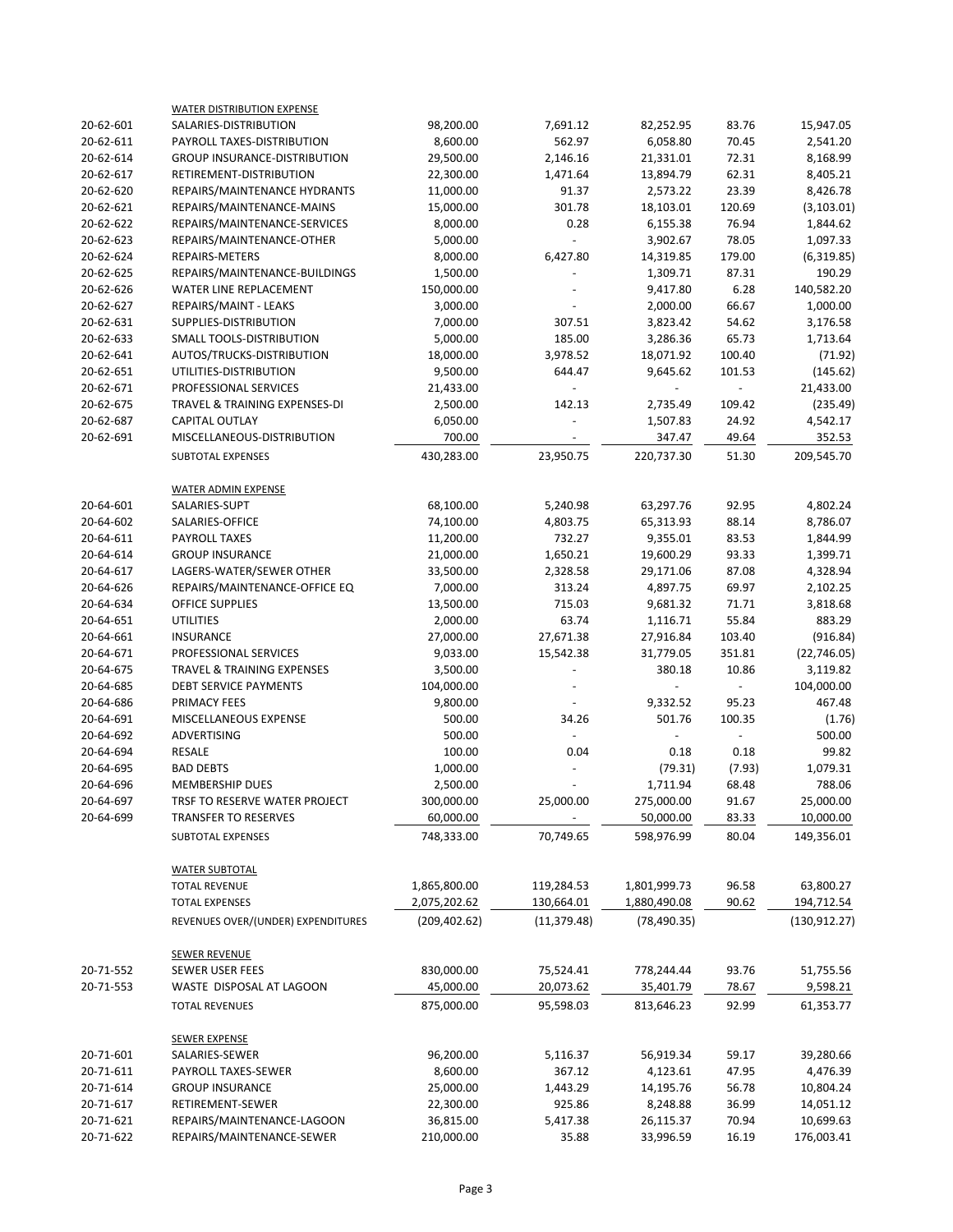| 20-71-631              | SUPPLIES-SEWER                                    | 11,000.00              | 72.20                    | 2,992.23              | 27.20          | 8,007.77            |
|------------------------|---------------------------------------------------|------------------------|--------------------------|-----------------------|----------------|---------------------|
| 20-71-632              | ANALYSIS/TESTING                                  | $\blacksquare$         | 594.00                   | 4,755.00              | $\blacksquare$ | (4,755.00)          |
| 20-71-651              | UTILITIES-SEWER                                   | 55,000.00              | 7,038.19                 | 53,979.68             | 98.14          | 1,020.32            |
| 20-71-680              | PAYMENT TO ELECTRIC                               | 110,004.00             |                          |                       |                | 110,004.00          |
| 20-71-681              | CAPITAL OUTLAY                                    | 80,100.00              |                          | 65,426.81             | 81.68          | 14,673.19           |
| 20-71-691              | MISCELLANEOUS-SEWER                               | 1,000.00               |                          | 336.21                | 33.62          | 663.79              |
|                        | SUBTOTAL EXPENSES                                 | 656,019.00             | 21,010.29                | 271,089.48            | 41.32          | 384,929.52          |
|                        | <b>SEWER SUBTOTAL</b>                             |                        |                          |                       |                |                     |
|                        | <b>TOTAL REVENUES</b>                             | 875,000.00             | 95,598.03                | 813,646.23            | 92.99          | 61,353.77           |
|                        | <b>TOTAL EXPENDITURES</b>                         | 656,019.00             | 21,010.29                | 271,089.48            | 41.32          | 384,929.52          |
|                        | REVENUES OVER/(UNDER) EXPENDITURES                | 218,981.00             | 74,587.74                | 542,556.75            |                | (323, 575.75)       |
|                        | <b>WATER FUND SUMMARY</b>                         |                        |                          |                       |                |                     |
|                        | <b>FUND TOTAL REVENUES</b>                        | 2,740,800.00           | 214,882.56               | 2,615,645.96          | 95.43          | 125,154.04          |
|                        | FUND TOTAL EXPENDITURES                           | 2,731,221.62           | 151,674.30               | 2,151,579.56          | 78.78          | 579,642.06          |
|                        | REVENUES OVER/(UNDER) EXPENDITURES                | 9,578.38               | 63,208.26                | 464,066.40            |                | (454, 488.02)       |
|                        | <b>SANITATION</b>                                 |                        |                          |                       |                |                     |
|                        | <b>SANITATION REVENUE</b>                         |                        |                          |                       |                |                     |
| 25-41-531              | <b>USER FEES - SANITATION</b>                     | 540,000.00             | 45,649.68                | 503,525.76            | 93.25          | 36,474.24           |
| 25-41-561<br>25-41-592 | PENALTIES-SANITATION<br><b>RESERVE</b>            | 5,200.00<br>100,000.00 | 421.57                   | 4,658.36<br>75,015.00 | 89.58<br>75.02 | 541.64<br>24,985.00 |
| 25-41-599              | TRANSFERS IN-SANITATION CAPIT                     | 35,000.00              |                          |                       |                | 35,000.00           |
|                        | <b>TOTAL REVENUES</b>                             | 680,200.00             | 46,071.25                | 583,199.12            | 85.74          | 97,000.88           |
|                        |                                                   |                        |                          |                       |                |                     |
| 25-41-601              | <b>SANITATION EXPENSES</b><br>SALARIES-SANITATION | 172,100.00             | 12,566.10                | 148,530.66            | 86.30          | 23,569.34           |
| 25-41-611              | PAYROLL TAXES-SANITATION                          | 12,150.00              | 898.14                   | 10,665.72             | 87.78          | 1,484.28            |
| 25-41-614              | <b>GROUP INSURANCE-SANITATION</b>                 | 42,000.00              | 3,284.30                 | 36,660.88             | 87.29          | 5,339.12            |
| 25-41-617              | RETIREMENT-SANITATION                             | 33,500.00              | 2,751.85                 | 27,137.76             | 81.01          | 6,362.24            |
| 25-41-621              | REPAIRS/MAINT-SANITATION                          | 9,000.00               |                          | 9,468.76              | 105.21         | (468.76)            |
| 25-41-622              | REPAIR/MAINT-DUMPSTERS                            | 20,000.00              |                          |                       |                | 20,000.00           |
| 25-41-626              | TRSF RESERVE                                      | 100,000.00             |                          | 75,015.00             | 75.02          | 24,985.00           |
| 25-41-631              | SUPPLIES-SANITATION                               | 600.00                 | 4.99                     | 530.00                | 88.33          | 70.00               |
| 25-41-641              | AUTO/TRUCK-SANITATION                             | 33,000.00              | 3,015.31                 | 32,910.81             | 99.73          | 89.19               |
| 25-41-651              | UTILITIES-SANITATION                              | 3,250.00               | 145.24                   | 2,887.56              | 88.85          | 362.44              |
| 25-41-661              | INSURANCE-SANITATION                              | 17,000.00              | 17,609.06                | 17,709.58             | 104.17         | (709.58)            |
| 25-41-671              | PROFESSIONAL SERVICES-SANITAT                     | 400.00                 |                          | 4,724.00              | 1,181.00       | (4,324.00)          |
| 25-41-681              | CAPITAL OUTLAY-SANITATION                         | 145,000.00             |                          |                       |                | 145,000.00          |
| 25-41-691              | MISC EXPENSE-SANITATION                           | 3,000.00               |                          | 99.20                 | 3.31           | 2,900.80            |
| 25-41-694              | <b>GATE FEES-SANITATION</b>                       | 85,000.00              | 8,930.07                 | 86,172.54             | 101.38         | (1, 172.54)         |
| 25-41-695              | <b>BAD DEBTS-SANITATION</b>                       | 1,000.00               |                          | (20.00)               | (2.00)         | 1,020.00            |
| 25-41-696              | <b>TESTING</b>                                    | 2,000.00               |                          | 1,503.00              | 75.15          | 497.00              |
| 25-41-697              | PERMIT FEE                                        | 2,800.00               |                          | 1,800.00              | 64.29          | 1,000.00            |
|                        | SUBTOTAL EXPENSES                                 | 681,800.00             | 49,205.06                | 455,795.47            | 66.85          | 226,004.53          |
|                        | <b>SANITATION FUND SUMMARY</b>                    |                        |                          |                       |                |                     |
|                        | <b>FUND TOTAL REVENUES</b>                        | 680,200.00             | 46,071.25                | 583,199.12            | 85.74          | 97,000.88           |
|                        | FUND TOTAL EXPENDITURES                           | 681,800.00             | 49,205.06                | 455,795.47            | 66.85          | 226,004.53          |
|                        | REVENUES OVER/(UNDER) EXPENDITURES                | (1,600.00)             | (3, 133.81)              | 127,403.65            |                | (129,003.65)        |
|                        | <b>GENERAL</b>                                    |                        |                          |                       |                |                     |
|                        | <b>GENERAL REVENUE</b>                            |                        |                          |                       |                |                     |
| 30-11-501              | PROPERTY TAXES-GENERAL CITY                       | 170,000.00             | 1,354.50                 | 191,026.33            | 112.37         | (21,026.33)         |
| 30-11-506              | UTILITIES GROSS RECEIPTS TAXE                     | 135,000.00             | 2,893.28                 | 108,231.24            | 80.17          | 26,768.76           |
| 30-11-508              | ROYALTY GATE FEES-LANDFILL                        | 465,000.00             | (109, 301.25)            | 495,135.48            | 106.48         | (30, 135.48)        |
| 30-11-509              | ELECTRIC SERVICE FRANCHISE FE                     | 465,000.00             |                          | 413,722.00            | 88.97          | 51,278.00           |
| 30-11-511              | <b>SALES TAX-GENERAL CITY</b>                     | 750,000.00             | 67,020.23                | 739,407.86            | 98.59          | 10,592.14           |
| 30-11-521              | OCCUPATIONAL LICENSES-GENERAL                     | 200.00                 | 100.00                   | 110.00                | 55.00          | 90.00               |
| 30-11-525              | MERCH/SERVICE SALES-GENERAL C                     | 100.00                 |                          | 175.00                | 175.00         | (75.00)             |
| 30-11-591              | MISCELLANEOUS INCOME-GENERAL                      | 8,000.00               | $\overline{\phantom{a}}$ | 10,841.18             | 135.51         | (2,841.18)          |
| 30-11-592              | RENTAL INCOME-GENERAL CITY                        | 9,600.00               | 500.00                   | 7,050.00              | 73.44          | 2,550.00            |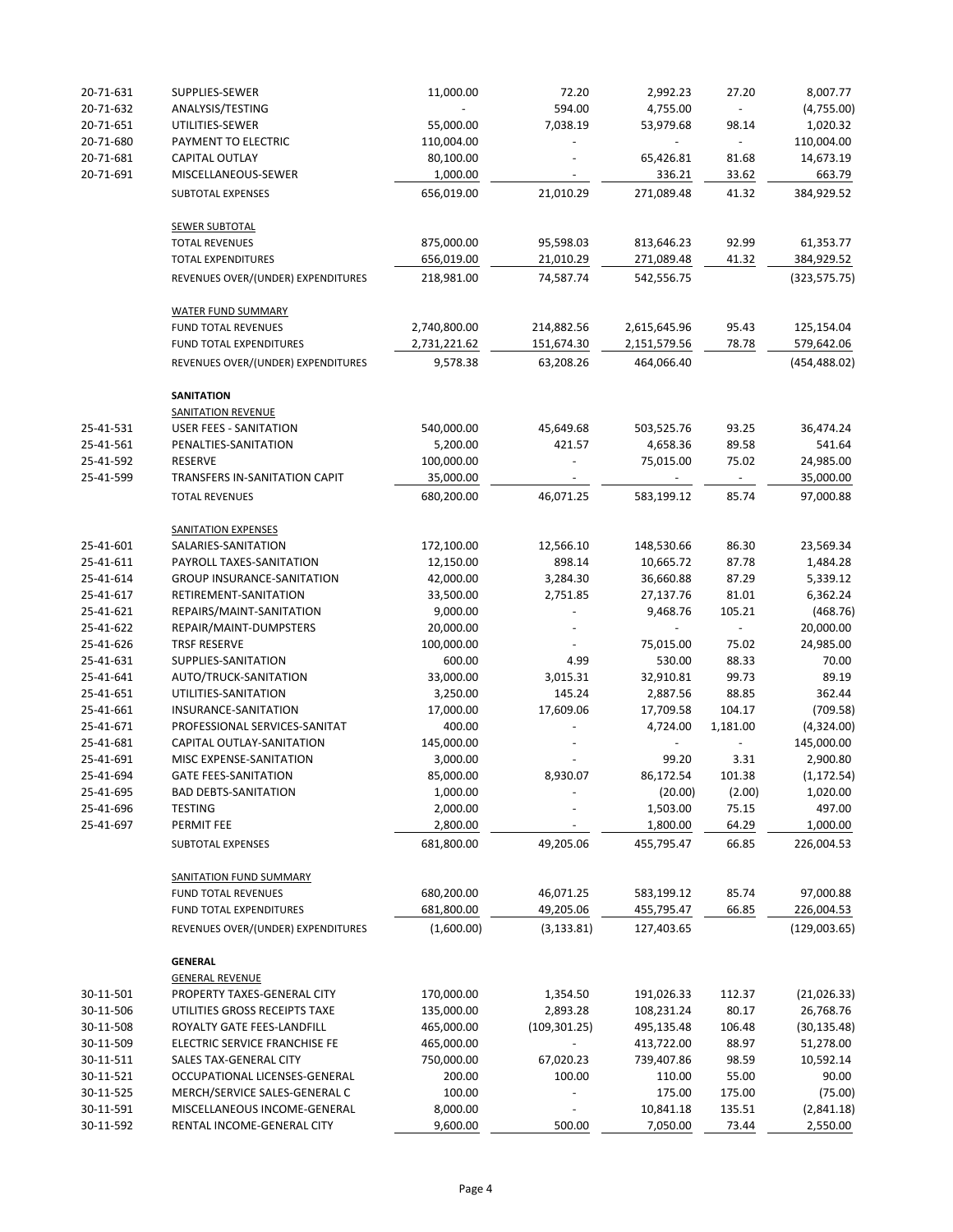|           | <b>TOTAL REVENUES</b>                   | 2,002,900.00 | (37, 433.24) | 1,965,699.09 | 98.14  | 37,200.91    |
|-----------|-----------------------------------------|--------------|--------------|--------------|--------|--------------|
|           | <b>GENERAL EXPENSE</b>                  |              |              |              |        |              |
| 30-11-601 | SALARY-SUPERINTENDENT                   | 68,000.00    | 5,240.98     | 63,297.76    | 93.08  | 4,702.24     |
| 30-11-602 | SALARIES-CITY OFFICIALS                 | 25,000.00    |              | 19,725.00    | 78.90  | 5,275.00     |
| 30-11-603 | SALARIES-OFFICE JANITOR                 | 3,600.00     | 600.00       | 3,600.00     | 100.00 |              |
| 30-11-604 | SALARIES-CITY ATTORNEY                  |              |              | 9,975.00     |        | (9,975.00)   |
| 30-11-611 | PAYROLL TAXES-GENERAL CITY              | 15,100.00    | 392.89       | 8,226.12     | 54.48  | 6,873.88     |
| 30-11-614 | <b>GROUP INSURANCE-GENERAL CITY</b>     | 2,500.00     | 453.46       | 4,907.95     | 196.32 | (2,407.95)   |
| 30-11-617 | RETIREMENT-GENERAL CITY                 | 15,750.00    | 5,000.42     | 18,947.01    | 120.30 | (3, 197.01)  |
| 30-11-621 | REPAIRS/MAINTENANCE-GENERAL C           | 15,000.00    |              | 14,805.04    | 98.70  | 194.96       |
| 30-11-622 | MAINTENANCE DEPT-GENERAL                | 5,000.00     |              |              |        | 5,000.00     |
| 30-11-627 | DEMOLITION OF BUILDINGS                 | 31,000.00    |              | 28,990.34    | 93.52  | 2,009.66     |
| 30-11-631 | SUPPLIES-GENERAL CITY                   | 2,000.00     | 330.12       | 1,742.05     | 87.10  | 257.95       |
| 30-11-634 | OFFICE SUPPLIES-GENERAL CITY            | 5,000.00     | 250.33       | 2,461.20     | 49.22  | 2,538.80     |
| 30-11-651 | UTILITIES-GENERAL CITY                  | 20,000.00    | 1,809.44     | 22,995.51    | 114.98 | (2,995.51)   |
| 30-11-661 | <b>INSURANCE-GENERAL CITY</b>           | 40,000.00    | 40,249.28    | 40,529.04    | 101.32 | (529.04)     |
| 30-11-671 | PROFESSIONAL SERVICES-GENERAL           | 23,000.00    |              | 12,571.50    | 54.66  | 10,428.50    |
|           | ECONOMIC DEVELOPMENT DIRECTOR           |              |              |              |        |              |
| 30-11-672 |                                         | 35,000.00    |              | 35,000.00    | 100.00 |              |
| 30-11-675 | TRAINING & TRAVEL-GENERAL CIT           | 2,000.00     |              | 1,069.30     | 53.47  | 930.70       |
| 30-11-681 | CAPITAL OUTLAY-GENERAL CITY             | 20,000.00    | 889.45       | 889.45       | 4.45   | 19,110.55    |
| 30-11-689 | OFFSET TO EXPENSE NCH                   |              |              | (1,924.43)   |        | 1,924.43     |
| 30-11-690 | <b>RENTAL HOUSES</b>                    | 2,000.00     |              | 428.46       | 21.42  | 1,571.54     |
| 30-11-691 | MISCELLANEOUS EXPENSE-GENERAL           | 12,000.00    | 87.33        | 10,867.31    | 90.56  | 1,132.69     |
| 30-11-692 | ADVERTISING EXPENSE                     | 1,500.00     | 156.40       | 2,116.40     | 141.09 | (616.40)     |
| 30-11-693 | MISCELLANEOUS EXPENSE-ELECTIO           | 6,700.00     | $\sim$       | 5,990.36     | 89.41  | 709.64       |
| 30-11-696 | <b>MEMBERSHIP DUES</b>                  | 5,000.00     | 40.00        | 3,026.82     | 60.54  | 1,973.18     |
| 30-11-697 | <b>FAIR EXPENSES</b>                    | 13,500.00    |              | 8,199.58     | 60.74  | 5,300.42     |
| 30-11-698 | <b>CHRISTMAS DECORATION EXPENSES</b>    | 2,000.00     |              | 756.09       | 37.80  | 1,243.91     |
|           | SUBTOTAL EXPENSES                       | 370,650.00   | 55,500.10    | 319,192.86   | 86.12  | 51,457.14    |
|           | <b>GENERAL SUBTOTAL</b>                 |              |              |              |        |              |
|           | <b>TOTAL REVENUE</b>                    | 2,002,900.00 | (37, 433.24) | 1,965,699.09 | 98.14  | 37,200.91    |
|           | <b>TOTAL EXPENSE</b>                    | 370,650.00   | 55,500.10    | 319,192.86   | 86.12  | 51,457.14    |
|           | REVENUES OVER/(UNDER) EXPENDITURES      | 1,632,250.00 | (92, 933.34) | 1,646,506.23 |        | (14, 256.23) |
|           |                                         |              |              |              |        |              |
|           | POLICE REVENUE<br>PROPERTY TAXES-POLICE |              |              |              |        |              |
| 30-12-501 |                                         | 87,000.00    | 677.25       | 93,546.93    | 107.53 | (6, 546.93)  |
| 30-12-521 | <b>AUTO LICENSES-POLICE</b>             | 9,800.00     | 237.92       | 9,982.72     | 101.86 | (182.72)     |
| 30-12-522 | DOG LICENSES-POLICE                     | 750.00       | 4.00         | 400.00       | 53.33  | 350.00       |
| 30-12-523 | LIQUOR & POOL HALL LICENSES-P           | 4,000.00     | 4,462.50     | 5,475.00     | 136.88 | (1,475.00)   |
| 30-12-529 | FINES/PENALTIES-POLICE                  | 70,000.00    | 810.00       | 19,638.76    | 28.06  | 50,361.24    |
| 30-12-530 | ANIMAL CONTROL FEES-POLICE              | 1,600.00     | 224.00       | 2,027.00     | 126.69 | (427.00)     |
| 30-12-591 | MISCELLANEOUS INCOME-POLICE             | 1,000.00     | 200.00       | 3,934.50     | 393.45 | (2,934.50)   |
| 30-12-592 | DARE PROGRAM INCOME-POLICE              | 1,500.00     | 60.60        | 226.93       | 15.13  | 1,273.07     |
| 30-12-595 | PEACE OFFICERS TRAINING FUND            | 1,700.00     | 24.00        | 374.00       | 22.00  | 1,326.00     |
| 30-12-598 | <b>SWAC INCOME</b>                      | 12,000.00    |              | 10,175.00    | 84.79  | 1,825.00     |
|           | <b>TOTAL REVENUES</b>                   | 189,350.00   | 6,700.27     | 145,780.84   | 76.99  | 43,569.16    |
|           | <b>POLICE EXPENSE</b>                   |              |              |              |        |              |
| 30-12-601 | SALARIES-POLICE                         | 663,500.00   | 46,049.15    | 599,788.82   | 90.40  | 63,711.18    |
| 30-12-602 | SALARIES-POLICE OT                      | 29,000.00    |              | 8,310.03     | 28.66  | 20,689.97    |
| 30-12-611 | PAYROLL TAXES-POLICE                    | 53,700.00    | 3,275.68     | 44,636.31    | 83.12  | 9,063.69     |
| 30-12-614 | <b>GROUP INSURANCE-POLICE</b>           | 144,000.00   | 11,862.20    | 121,512.36   | 84.38  | 22,487.64    |
| 30-12-617 | RETIREMENT-POLICE                       | 92,400.00    | 5,228.41     | 72,175.85    | 78.11  | 20,224.15    |
| 30-12-618 | RETIREMENT-POLICE OTHER                 | 14,000.00    | 1,195.64     | 14,129.17    | 100.92 | (129.17)     |
| 30-12-621 | REPAIRS/MAINTENANCE-POLICE              | 6,000.00     | 79.09        | 2,240.59     | 37.34  | 3,759.41     |
| 30-12-631 | SUPPLIES-POLICE                         | 10,000.00    | 61.20        | 2,923.97     | 29.24  | 7,076.03     |
| 30-12-632 | ANIMAL SHELTER EXPENSES                 | 3,000.00     | 219.45       | 1,771.61     | 59.05  | 1,228.39     |
| 30-12-633 | <b>UNIFORM EXPENSE</b>                  | 12,000.00    | 151.00       | 6,571.56     | 54.76  | 5,428.44     |
| 30-12-634 | OFFICE SUPPLIES-POLICE                  | 7,000.00     | 452.31       | 883.45       | 12.62  | 6,116.55     |
|           |                                         |              |              |              |        |              |
| 30-12-641 | <b>AUTO/TRUCK EXPENSE-POLICE</b>        | 36,000.00    | 3,657.20     | 37,410.99    | 103.92 | (1,410.99)   |
| 30-12-651 | UTILITIES-POLICE                        | 42,000.00    | 2,568.09     | 30,891.75    | 73.55  | 11,108.25    |
| 30-12-661 | <b>INSURANCE-POLICE</b>                 | 29,000.00    | 30,186.96    | 30,359.28    | 104.69 | (1,359.28)   |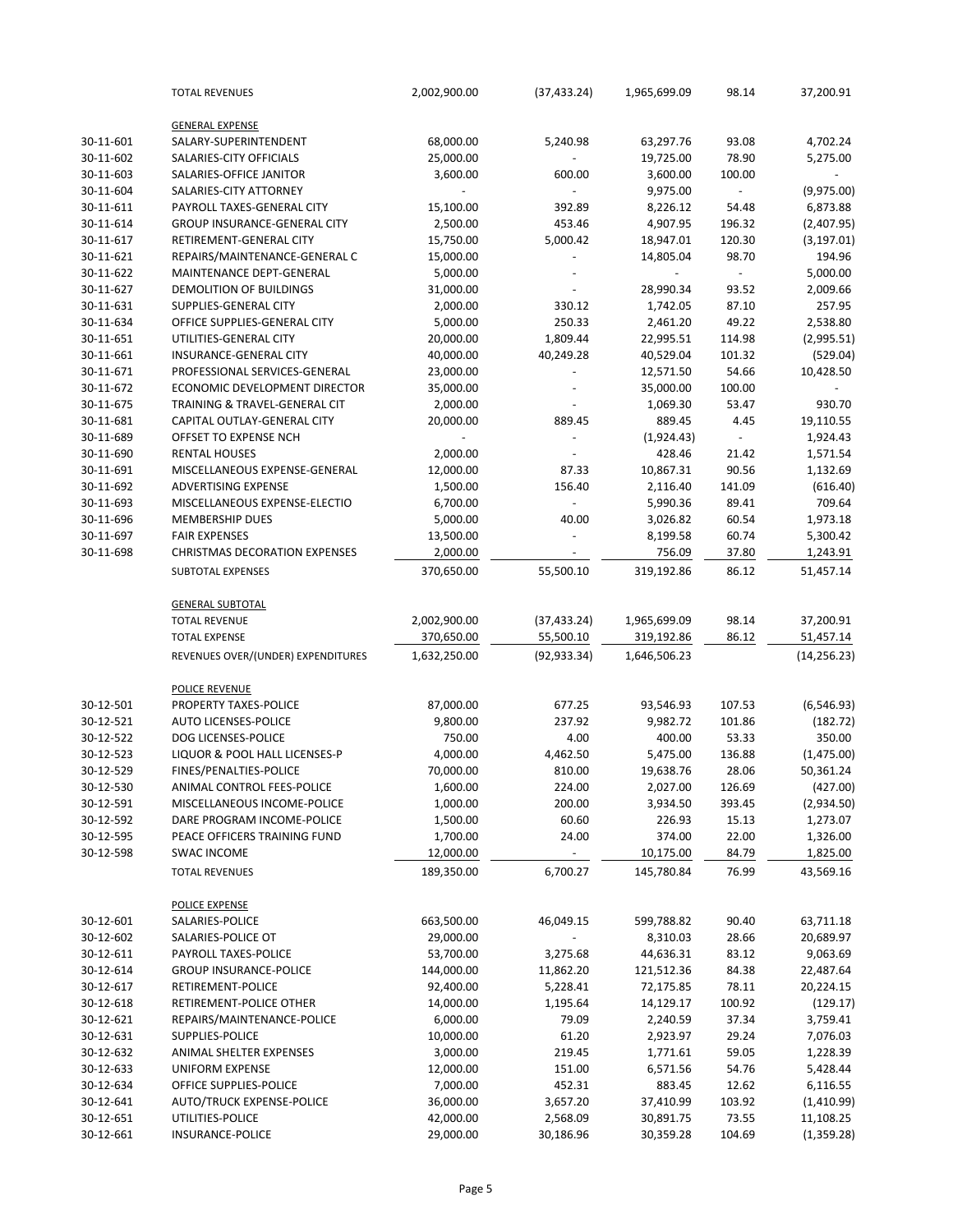| 30-12-665 | <b>MEMBERSHIP DUES</b>                                    | 1,500.00                    |                           | 905.00                      | 60.33           | 595.00                    |
|-----------|-----------------------------------------------------------|-----------------------------|---------------------------|-----------------------------|-----------------|---------------------------|
| 30-12-671 | PROFESSIONAL SERVICES-POLICE                              | 37,486.00                   | 2,196.16                  | 35,820.96                   | 95.56           | 1,665.04                  |
| 30-12-672 | DISPATCHER SERVICES-POLICE                                | 60,000.00                   |                           | 50,000.00                   | 83.33           | 10,000.00                 |
| 30-12-673 | PRISONER CARE                                             | 10,000.00                   |                           | 1,127.00                    | 11.27           | 8,873.00                  |
| 30-12-675 | <b>TRAINING &amp; TRAVEL-POLICE</b>                       | 20,000.00                   | (1, 377.92)               | 14,171.13                   | 70.86           | 5,828.87                  |
| 30-12-680 | NUISANCE ABATEMENT EXPENSE                                | $\overline{\phantom{a}}$    | 88.76                     | 317.54                      |                 | (317.54)                  |
| 30-12-681 | CAPITAL OUTLAY-POLICE                                     | 10,000.00                   |                           | (2, 137.47)                 | (21.37)         | 12,137.47                 |
| 30-12-691 | MISCELLANEOUS-POLICE                                      | 5,000.00                    | 53.53                     | 3,398.49                    | 67.97           | 1,601.51                  |
| 30-12-692 | DARE-POLICE                                               | 1,500.00                    |                           | 1,012.35                    | 67.49           | 487.65                    |
| 30-12-696 | JANITORIAL EXPENSE                                        | 3,600.00                    | 600.00                    | 3,600.00                    | 100.00          |                           |
| 30-12-698 | <b>SWAC EXPENSES</b>                                      | 12,000.00                   | 197.79                    | 13,379.18                   | 111.49          | (1,379.18)                |
|           | SUBTOTAL EXPENSES                                         | 1,302,686.00                | 106,744.70                | 1,095,199.92                | 84.07           | 207,486.08                |
|           | <b>POLICE SUBTOTAL</b>                                    |                             |                           |                             |                 |                           |
|           | <b>TOTAL REVENUE</b>                                      | 189,350.00                  | 6,700.27                  | 145,780.84                  | 76.99           | 43,569.16                 |
|           | <b>TOTAL EXPENSE</b>                                      | 1,302,686.00                | 106,744.70                | 1,095,199.92                | 84.07           | 207,486.08                |
|           | REVENUE OVER/(UNDER) EXPENDTIRUES                         | (1, 113, 336.00)            | (100, 044.43)             | (949, 419.08)               |                 | (163, 916.92)             |
|           | <b>FIRE REVENUE</b>                                       |                             |                           |                             |                 |                           |
| 30-13-525 | MERCH/SERV SALES-FIRE                                     | 12,000.00                   |                           | 12,490.00                   | 104.08          | (490.00)                  |
| 30-13-533 | MEMBERHIP FEES FOR FIRE DISTR                             | 30,000.00                   | 60.00                     | 28,052.50                   | 93.51           | 1,947.50                  |
| 30-13-591 | MISCELLANEOUS INCOME-FIRE                                 |                             |                           | 5.00                        |                 | (5.00)                    |
| 30-13-592 | PROJECT INCOME-FIRE                                       | 1,000.00                    |                           | 530.00                      | 53.00           | 470.00                    |
| 30-13-593 | <b>TOYS FOR TOTS</b><br><b>TOTAL REVENUES</b>             | 43,000.00                   | 60.00                     | (19.13)<br>41,058.37        | $\sim$<br>95.48 | 19.13<br>1,941.63         |
|           |                                                           |                             |                           |                             |                 |                           |
|           | <b>FIRE EXPENSE</b>                                       |                             |                           |                             |                 |                           |
| 30-13-601 | SALARIES-FIRE                                             | 188,800.00                  | 10,134.53                 | 130,088.46                  | 68.90           | 58,711.54                 |
| 30-13-611 | PAYROLL TAXES-FIRE                                        | 13,100.00                   | 724.99                    | 9,406.85                    | 71.81           | 3,693.15                  |
| 30-13-614 | <b>GROUP INSURANCE-FIRE</b>                               | 25,000.00                   | 1,896.13                  | 20,795.12                   | 83.18           | 4,204.88                  |
| 30-13-617 | RETIREMENT-FIRE                                           | 12,800.00                   | 1,234.95                  | 15,428.76                   | 120.54          | (2,628.76)                |
| 30-13-621 | REPAIRS/MAINTENANCE-FIRE                                  | 5,000.00                    |                           | 2,125.75                    | 42.52           | 2,874.25                  |
| 30-13-631 | SUPPLIES-FIRE                                             | 12,000.00                   | (1,881.79)                | 6,734.30                    | 56.12           | 5,265.70                  |
| 30-13-641 | AUTO/TRUCK-FIRE                                           | 10,000.00                   | 455.07                    | 10,844.52                   | 108.45          | (844.52)                  |
| 30-13-651 | UTILITIES-FIRE                                            | 13,000.00                   | 766.36                    | 10,930.40                   | 84.08           | 2,069.60                  |
| 30-13-661 | <b>INSURANCE-FIRE</b>                                     | 21,000.00                   | 22,151.64                 | 22,266.52                   | 106.03          | (1, 266.52)               |
| 30-13-671 | PROFESSIONAL SERVICES-FIRE                                | 1,090.00                    |                           | 489.50                      | 44.91           | 600.50                    |
| 30-13-675 | <b>TRAINING &amp; TRAVEL-FIRE</b>                         | 5,400.00                    | 1,777.59                  | 1,855.89                    | 34.37           | 3,544.11                  |
| 30-13-691 | MISCELLANEOUS-FIRE                                        | 2,000.00                    | 15.00                     | 319.82                      | 15.99           | 1,680.18                  |
| 30-13-692 | FIRE HDYRANTS-FIRE                                        | 3,000.00                    | 3,000.00                  | 3,000.00                    | 100.00          |                           |
| 30-13-693 | <b>FIRE PREVENTION</b>                                    | 1,600.00                    |                           | 248.72                      | 15.55           | 1,351.28                  |
| 30-13-694 | <b>MEMBERSHIP DUES</b>                                    | 1,000.00                    |                           | 610.00                      | 61.00           | 390.00                    |
| 30-13-696 | <b>MEETING EXPENSE</b>                                    | 500.00                      |                           | 438.48                      | 87.70           | 61.52                     |
| 30-13-697 | PROJECT EXPENSE<br>SUBTOTAL EXPENSES                      | 500.00<br>315,790.00        | 40,274.47                 | 235,583.09                  | $\sim$<br>74.60 | 500.00<br>80,206.91       |
|           |                                                           |                             |                           |                             |                 |                           |
|           | <b>FIRE SUBTOTAL</b>                                      |                             |                           |                             |                 |                           |
|           | <b>TOTAL REVENUE</b>                                      | 43,000.00                   | 60.00                     | 41,058.37                   | 95.48           | 1,941.63                  |
|           | <b>TOTAL EXPENSE</b><br>REVENUE OVER/(UNDER) EXPENDTIRUES | 315,790.00<br>(272, 790.00) | 40,274.47<br>(40, 214.47) | 235,583.09<br>(194, 524.72) | 74.60           | 80,206.91<br>(78, 265.28) |
|           |                                                           |                             |                           |                             |                 |                           |
|           | <b>BUILDING INSPECTOR REVENUE</b>                         |                             |                           |                             |                 |                           |
| 30-15-521 | <b>CONTRACTOR LICENSES-BLDG INSP</b>                      | 8,800.00                    | 300.00                    | 6,920.00                    | 78.64           | 1,880.00                  |
| 30-15-522 | <b>BUILDING PERMITS-BLDG INSPECT</b>                      | 5,000.00                    | 430.00                    | 2,208.66                    | 44.17           | 2,791.34                  |
|           | <b>BUILDING INSPECTOR EXPENSE</b>                         | 13,800.00                   | 730.00                    | 9,128.66                    | 66.15           | 4,671.34                  |
| 30-15-601 | SALARIES-BLDG INSPECTOR                                   | 43,200.00                   | 3,307.20                  | 39,442.70                   | 91.30           | 3,757.30                  |
| 30-15-611 | PAYROLL TAXES-BLDG INSPECTOR                              | 3,350.00                    | 253.00                    | 3,017.38                    | 90.07           | 332.62                    |
| 30-15-614 | GROUP INSURANCE-BLDG INSPECTO                             | 7,300.00                    | 598.24                    | 6,580.64                    | 90.15           | 719.36                    |
| 30-15-617 | RETIREMENT-BLDG INSPECTOR                                 | 9,950.00                    | 760.66                    | 9,012.94                    | 90.58           | 937.06                    |
| 30-15-633 | <b>SMALL TOOLS</b>                                        | 700.00                      |                           | 699.99                      | 100.00          | 0.01                      |
| 30-15-634 | <b>OFFICE SUPPLIES</b>                                    | 1,000.00                    | 6.78                      | 342.10                      | 34.21           | 657.90                    |
| 30-15-641 | AUTO/TRUCK-BLDG INSPECTOR                                 | 500.00                      |                           | 543.34                      | 108.67          | (43.34)                   |
|           |                                                           |                             |                           |                             |                 |                           |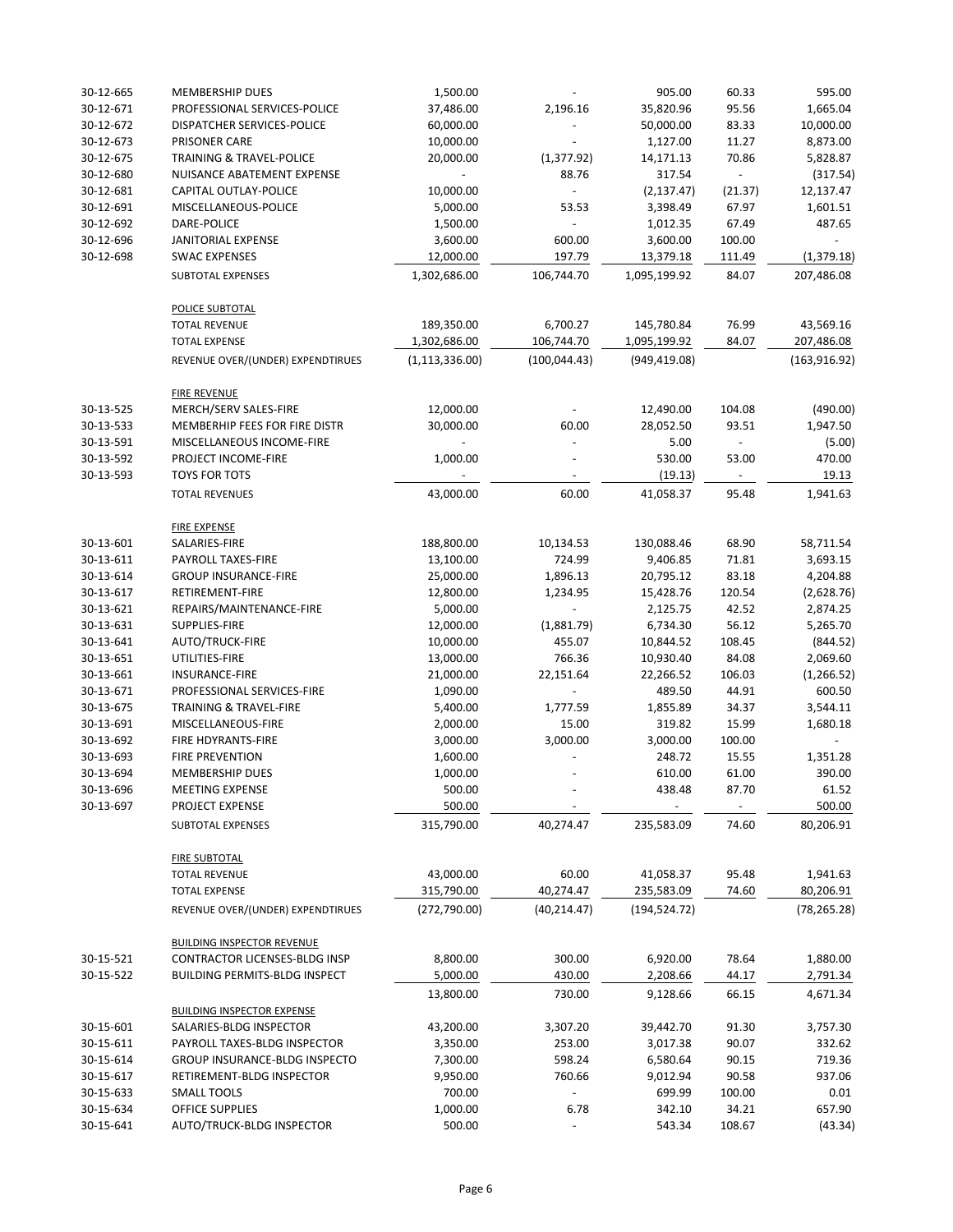| 30-15-675 | TRAINING & TRAVEL-BLDG INSPEC                        | 1,700.00               | 389.28                   | 1,356.22               | 79.78            | 343.78                     |
|-----------|------------------------------------------------------|------------------------|--------------------------|------------------------|------------------|----------------------------|
|           | SUBTOTAL EXPENSES                                    | 67,700.00              | 5,315.16                 | 60,995.31              | 90.10            | 6,704.69                   |
|           | <b>BUILDING INSPECTOR SUBTOTAL</b>                   |                        |                          |                        |                  |                            |
|           | <b>TOTAL REVENUE</b>                                 | 13,800.00              | 730.00                   | 9,128.66               | 66.15            | 4,671.34                   |
|           | <b>TOTAL EXPENSES</b>                                | 67,700.00              | 5,315.16                 | 60,995.31              | 90.10            | 6,704.69                   |
|           | REVENUES OVER/(UNDER) EXPENDITURES                   | (53,900.00)            | (4,585.16)               | (51,866.65)            |                  | (2,033.35)                 |
|           | <b>AIRPORT REVENUE</b>                               |                        |                          |                        |                  |                            |
| 30-21-531 | <b>HANGAR RENT-AIRPORT</b>                           | 7,650.00               |                          | 13,200.00              | 172.55           | (5,550.00)                 |
| 30-21-533 | <b>AIRPORT ACCESS</b>                                | 3,000.00               |                          | 600.00                 | 20.00            | 2,400.00                   |
| 30-21-580 | <b>COVID CARES ACT</b>                               | 30,000.00              | 30,000.00                | 30,000.00              | 100.00           |                            |
| 30-21-583 | <b>CAPITAL GRANTS - FEDERAL</b>                      | 516,600.00             | 13,000.00                | 565,962.00             | 109.56           | (49, 362.00)               |
| 30-21-591 | MISCELLANEOUS INCOME-AIRPORT                         | 9,975.00               |                          | 9,894.00               | 99.19            | 81.00                      |
|           | <b>TOTAL REVENUES</b>                                | 567,225.00             | 43,000.00                | 619,656.00             | 109.24           | (52, 431.00)               |
|           | <b>AIRPORT EXPENSE</b>                               |                        |                          |                        |                  |                            |
| 30-21-601 | SALARIES-AIRPORT                                     | 4,000.00               | 392.34                   | 2,516.97               | 62.92            | 1,483.03                   |
| 30-21-611 | PAYROLL TAXES-AIRPORT                                | 306.00                 | 27.49                    | 177.03                 | 57.85            | 128.97                     |
| 30-21-614 | <b>GROUP INSURANCE-AIRPORT</b>                       | 600.00                 | 107.35                   | 724.33                 | 120.72           | (124.33)                   |
| 30-21-617 | RETIREMENT AIRPORT                                   | 780.00                 | 46.23                    | 502.47                 | 64.42            | 277.53                     |
| 30-21-618 | MOWING-AIRPORT                                       | 6,000.00               |                          | 3,120.00               | 52.00            | 2,880.00                   |
| 30-21-621 | REPAIRS/MAINTENANCE-AIRPORT                          | 3,000.00               |                          | 221.72                 | 7.39             | 2,778.28                   |
| 30-21-631 | SUPPLIES-AIRPORT                                     | 500.00                 |                          | 180.12                 | 36.02            | 319.88                     |
| 30-21-651 | UTILITIES-AIRPORT                                    | 6,000.00               | 629.28                   | 6,919.94               | 115.33           | (919.94)                   |
| 30-21-661 | INSURANCE-AIRPORT                                    | 5,000.00               | 5,031.16                 | 5,059.88               | 101.20           | (59.88)                    |
| 30-21-671 | PROFESSIONAL SERVICES-AIRPORT                        | 35,000.00              |                          | 812.50                 | 2.32             | 34,187.50                  |
| 30-21-681 | CAPITAL OUTLAY-AIRPORT                               | 552,500.00             |                          | 453,719.30             | 82.12            | 98,780.70                  |
| 30-21-691 | MISCELLANEOUS-AIRPORT<br>SUBTOTAL EXPENSES           | 1,500.00<br>615,186.00 | 6,233.85                 | 473,954.26             | 77.04            | 1,500.00<br>141,231.74     |
|           |                                                      |                        |                          |                        |                  |                            |
|           | <b>AIRPORT SUBTOTAL</b>                              |                        |                          |                        |                  |                            |
|           | <b>AIRPORT REVENUES</b>                              | 567,225.00             | 43,000.00                | 619,656.00             | 109.24           | (52, 431.00)               |
|           | <b>AIRPORT EXPENSES</b>                              | 615,186.00             | 6,233.85                 | 473,954.26             | 77.04            | 141,231.74                 |
|           | REVENUES OVER/(UNDER) EXPENDITURES                   | (47,961.00)            | 36,766.15                | 145,701.74             |                  | (193, 662.74)              |
|           | <b>STREET REVENUE</b>                                |                        |                          |                        |                  |                            |
| 30-22-501 | PROPERTY TAXES-STREET                                | 77,000.00              | 677.25                   | 94,698.43              | 122.98           | (17, 698.43)               |
| 30-22-502 | STORM WATER SALES TAX                                | 16,000.00              | 1,675.02                 | 18,446.49              | 115.29           | (2,446.49)                 |
| 30-22-503 | <b>USE TAX</b>                                       |                        | 4,062.33                 | 7,013.24               |                  | (7,013.24)                 |
| 30-22-525 | MERCH/SERV SALES-STREET                              | 4,000.00               |                          | 4,352.45               | 108.81           | (352.45)                   |
| 30-22-579 | SALE OF FIXED ASSETS                                 |                        | (40.00)                  |                        |                  |                            |
| 30-22-584 | STATE GASOLINE TAX-STREET                            | 185,000.00             | 18,115.51                | 181,506.75             | 98.11            | 3,493.25                   |
| 30-22-585 | INTERGOVERNMENTAL-TOWNSHIP                           | 99,000.00              |                          | 100,541.00             | 101.56           | (1,541.00)                 |
| 30-22-591 | MISCELLANEOUS INCOME-STREET<br><b>TOTAL REVENUES</b> | 3,000.00<br>384,000.00 | 177.80<br>24,667.91      | 4,600.98<br>411,159.34 | 153.37<br>107.07 | (1,600.98)<br>(27, 159.34) |
|           |                                                      |                        |                          |                        |                  |                            |
| 30-22-601 | <b>STREET EXPENSE</b><br>SALARIES-STREET             | 208,500.00             | 13,519.02                | 183,809.81             | 88.16            | 24,690.19                  |
| 30-22-611 | PAYROLL TAXES-STREET                                 | 15,300.00              | 938.07                   | 12,925.61              | 84.48            | 2,374.39                   |
| 30-22-614 | <b>GROUP INSURANCE-STREET</b>                        | 55,500.00              | 4,547.82                 | 54,711.20              | 98.58            | 788.80                     |
| 30-22-617 | RETIREMENT-STREET                                    | 50,800.00              | 3,296.74                 | 35,692.30              | 70.26            | 15,107.70                  |
| 30-22-621 | REPAIRS/MAINTENANCE-STREET                           | 45,000.00              | 430.24                   | 31,266.79              | 69.48            | 13,733.21                  |
| 30-22-623 | REPAIRS/MAINTENANCE-OTHER                            | 2,000.00               | 14.41                    | 2,899.14               | 144.96           | (899.14)                   |
| 30-22-625 | REPAIRS/MAINTENANCE-BUILDINGS                        | 1,000.00               | 75.00                    | 1,119.62               | 111.96           | (119.62)                   |
| 30-22-626 | SIDEWALK REPAIR                                      | 20,000.00              | 7,227.00                 | 7,572.16               | 37.86            | 12,427.84                  |
| 30-22-631 | SUPPLIES-STREET                                      | 10,000.00              | 669.20                   | 9,996.07               | 99.96            | 3.93                       |
| 30-22-641 | AUTO/TRUCK-STREET                                    | 45,000.00              | 6,026.96                 | 48,838.28              | 108.53           | (3,838.28)                 |
| 30-22-651 | UTILITIES-STREET                                     | 6,000.00               | 418.19                   | 6,024.29               | 100.40           | (24.29)                    |
| 30-22-661 | INSURANCE-STREET                                     | 24,000.00              | 25,155.80                | 25,299.40              | 105.41           | (1, 299.40)                |
| 30-22-671 | PROFESSIONAL SERVICES-STREET                         |                        |                          | 62.50                  |                  | (62.50)                    |
| 30-22-675 | <b>TRAINING &amp; TRAVEL-STREET</b>                  | 300.00                 | $\overline{\phantom{a}}$ | 26.35                  | 8.78             | 273.65                     |
| 30-22-681 | CAPITAL OUTLAY-STREET                                | 16,000.00              | $\overline{\phantom{a}}$ | 7,108.06               | 44.43            | 8,891.94                   |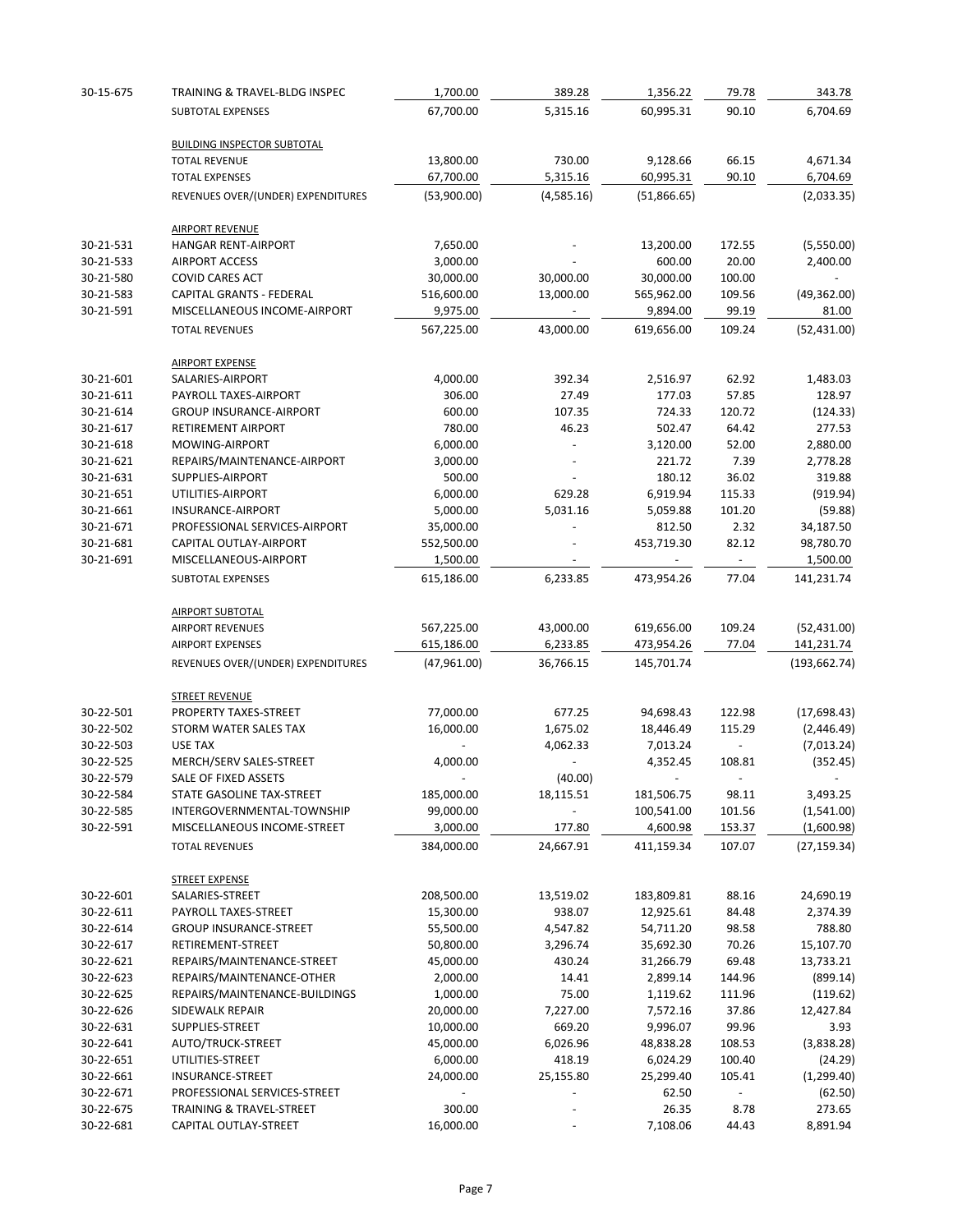| 30-22-683 | DEBT SERVICE INT EXP                                            | 1,176.00                |                        | 1,175.55                               | 99.96           | 0.45                      |
|-----------|-----------------------------------------------------------------|-------------------------|------------------------|----------------------------------------|-----------------|---------------------------|
| 30-22-685 | DEBT SERVICE PRINC                                              | 40,324.00               |                        | 40,324.13                              | 100.00          | (0.13)                    |
| 30-22-691 | MISCELLANEOUS-STREET                                            | 2,500.00                | (234.50)               | 868.90                                 | 34.76           | 1,631.10                  |
|           | SUBTOTAL EXPENSES                                               | 543,400.00              | 62,083.95              | 469,720.16                             | 86.44           | 73,679.84                 |
|           | <b>STREET SUBTOTAL</b>                                          |                         |                        |                                        |                 |                           |
|           | <b>TOTAL REVENUES</b>                                           | 384,000.00              | 24,667.91              | 411,159.34                             | 107.07          | (27, 159.34)              |
|           | <b>TOTAL EXPENDITURES</b>                                       | 543,400.00              | 62,083.95              | 469,720.16                             | 86.44           | 73,679.84                 |
|           | REVENUES OVER/(UNDER) EXPENDITURES                              | (159, 400.00)           | (37, 416.04)           | (58, 560.82)                           |                 | (100, 839.18)             |
|           | <b>GENERAL FUND SUMMARY</b>                                     |                         |                        |                                        |                 |                           |
|           | FUND TOTAL REVENUES                                             | 3,200,275.00            | 37,724.94              | 3,192,482.30                           | 99.76           | 7,792.70                  |
|           | FUND TOTAL EXPENDITURES                                         | 3,215,412.00            | 276,152.23             | 2,654,645.60                           | 82.56           | 560,766.40                |
|           | REVENUES OVER/(UNDER) EXPENDITURES                              | (15, 137.00)            | (238, 427.29)          | 537,836.70                             |                 | (552, 973.70)             |
|           | <b>MEMORIAL HALL</b>                                            |                         |                        |                                        |                 |                           |
|           | <b>MEMORIAL HALL REVENUE</b>                                    |                         |                        |                                        |                 |                           |
| 31-00-501 | <b>PROPERTY TAXES</b>                                           | 96,000.00               | 761.90                 | 104,088.78                             | 108.43          | (8,088.78)                |
| 31-00-546 | MEMORIAL HALL USER FEES                                         | 6,500.00                | 595.00                 | 4,387.50                               | 67.50           | 2,112.50                  |
|           | <b>TOTAL REVENUES</b>                                           | 102,500.00              | 1,356.90               | 108,476.28                             | 105.83          | (5,976.28)                |
|           | <b>MEMORIAL HALL EXPENSE</b>                                    |                         |                        |                                        |                 |                           |
| 31-32-601 | SALARIES-MEMORIAL                                               | 29,000.00               | 2,061.69               | 25,976.16                              | 89.57           | 3,023.84                  |
| 31-32-611 | PAYROLL TAXES-MEMORIAL                                          | 2,150.00                | 145.59                 | 1,849.44                               | 86.02           | 300.56                    |
| 31-32-614 | <b>GROUP INSURANCE-MEMORIAL</b>                                 | 5,800.00                | 476.29                 | 5,301.50                               | 91.41           | 498.50                    |
| 31-32-617 | RETIREMENT-MEMORIAL                                             | 4,000.00                | 279.89                 | 3,630.79                               | 90.77           | 369.21                    |
| 31-32-621 | REPAIRS/MAINTENANCE-MEMORIAL                                    | 3,300.00                |                        | 1,525.72                               | 46.23           | 1,774.28                  |
| 31-32-631 | SUPPLIES-MEMORIAL                                               | 1,500.00                | 371.09                 | 1,418.56                               | 94.57           | 81.44                     |
| 31-32-651 | UTILITIES-MEMORIAL                                              | 16,000.00               | 1,085.38               | 13,005.11                              | 81.28           | 2,994.89                  |
| 31-32-661 | INSURANCE-MEMORIAL                                              | 2,500.00                |                        |                                        |                 |                           |
|           |                                                                 |                         | 2,515.58               | 2,529.94                               | 101.20          | (29.94)                   |
| 31-32-671 | PROFESSIONAL SERVICES-MEMORIA                                   | 3,000.00                |                        | 523.50                                 | 17.45           | 2,476.50                  |
| 31-32-681 | CAPITAL OUTLAY-MEMORIAL<br>SUBTOTAL EXPENSES                    | 35,400.00<br>102,650.00 | 6,935.51               | 65.99<br>55,826.71                     | 0.19<br>54.39   | 35,334.01<br>46,823.29    |
|           |                                                                 |                         |                        |                                        |                 |                           |
|           | MEMORIAL HALL FUND SUMMARY                                      |                         |                        |                                        |                 |                           |
|           | <b>TOTAL REVENUES</b>                                           | 102,500.00              | 1,356.90               | 108,476.28                             | 105.83          | (5,976.28)                |
|           | <b>TOTAL EXPENDITURES</b><br>REVENUES OVER/(UNDER) EXPENDITURES | 102,650.00<br>(150.00)  | 6,935.51<br>(5,578.61) | 55,826.71<br>52,649.57                 | 54.39           | 46,823.29<br>(52, 799.57) |
|           |                                                                 |                         |                        |                                        |                 |                           |
|           | <b>PARK</b><br><b>PARK REVENUE</b>                              |                         |                        |                                        |                 |                           |
| 32-00-501 | PROPERTY TAXES                                                  | 96,000.00               | 761.90                 | 105,240.27                             | 109.63          |                           |
| 32-00-502 | PARK SALES TAX                                                  | 355,000.00              | 31,825.43              |                                        | 98.73           | (9, 240.27)<br>4,517.10   |
|           |                                                                 |                         |                        | 350,482.90                             |                 |                           |
| 32-00-503 | <b>USE TAX</b>                                                  |                         | 4,062.33               | 7,013.23                               |                 | (7,013.23)                |
| 32-00-591 | MISCELLANEOUS INCOME-PARK                                       | 1,500.00                | 500.00                 | 4,977.00                               | 331.80          | (3,477.00)                |
| 32-00-592 | SHELTER RENTAL                                                  | 1,200.00                | 100.00                 | 850.00                                 | 70.83           | 350.00                    |
| 32-00-599 | <b>TRANSFERS IN-PARK</b><br><b>TOTAL REVENUES</b>               | 54,000.00<br>507,700.00 | $\sim$<br>37,249.66    | $\overline{\phantom{a}}$<br>468,563.40 | $\sim$<br>92.29 | 54,000.00<br>39,136.60    |
|           |                                                                 |                         |                        |                                        |                 |                           |
|           | <b>PARK EXPENSE</b>                                             |                         |                        |                                        |                 |                           |
| 32-31-601 | SALARIES-PARK                                                   | 50,500.00               | 2,914.22               | 35,392.31                              | 70.08           | 15,107.69                 |
| 32-31-611 | PAYROLL TAXES-PARK                                              | 4,050.00                | 211.71                 | 2,596.33                               | 64.11           | 1,453.67                  |
| 32-31-614 | <b>GROUP INSURANCE-PARK</b>                                     | 7,300.00                | 746.74                 | 9,275.22                               | 127.06          | (1,975.22)                |
| 32-31-617 | RETIREMENT-PARK                                                 | 6,600.00                | 502.32                 | 3,106.52                               | 47.07           | 3,493.48                  |
| 32-31-621 | REPAIRS/MAINTENANCE-PARK                                        | 7,200.00                | 214.77                 | 2,834.19                               | 39.36           | 4,365.81                  |
| 32-31-631 | SUPPLIES-PARK                                                   | 2,500.00                | 142.85                 | 2,510.40                               | 100.42          | (10.40)                   |
| 32-31-641 | AUTO/TRUCK-PARK                                                 | 5,000.00                | 1,477.32               | 6,620.37                               | 132.41          | (1,620.37)                |
| 32-31-651 | UTILITIES-PARK                                                  | 28,000.00               | 2,741.27               | 28,192.72                              | 100.69          | (192.72)                  |
| 32-31-661 | <b>INSURANCE-PARK</b>                                           | 5,000.00                | 5,031.16               | 5,059.88                               | 101.20          | (59.88)                   |
| 32-31-671 | PROFESSIONAL SERVICES-PARK                                      | 810.00                  |                        | 838.50                                 | 103.52          | (28.50)                   |
| 32-31-681 | CAPITAL OUTLAY-PARK                                             | 138,285.00              |                        | 110,782.50                             | 80.11           | 27,502.50                 |
| 32-31-690 | <b>SMALL TOOLS</b>                                              | 300.00                  | 44.97                  | 248.02                                 | 82.67           | 51.98                     |
| 32-31-691 | MISCELLANEOUS-PARK                                              | 500.00                  | 514.39                 | 730.59                                 | 146.12          | (230.59)                  |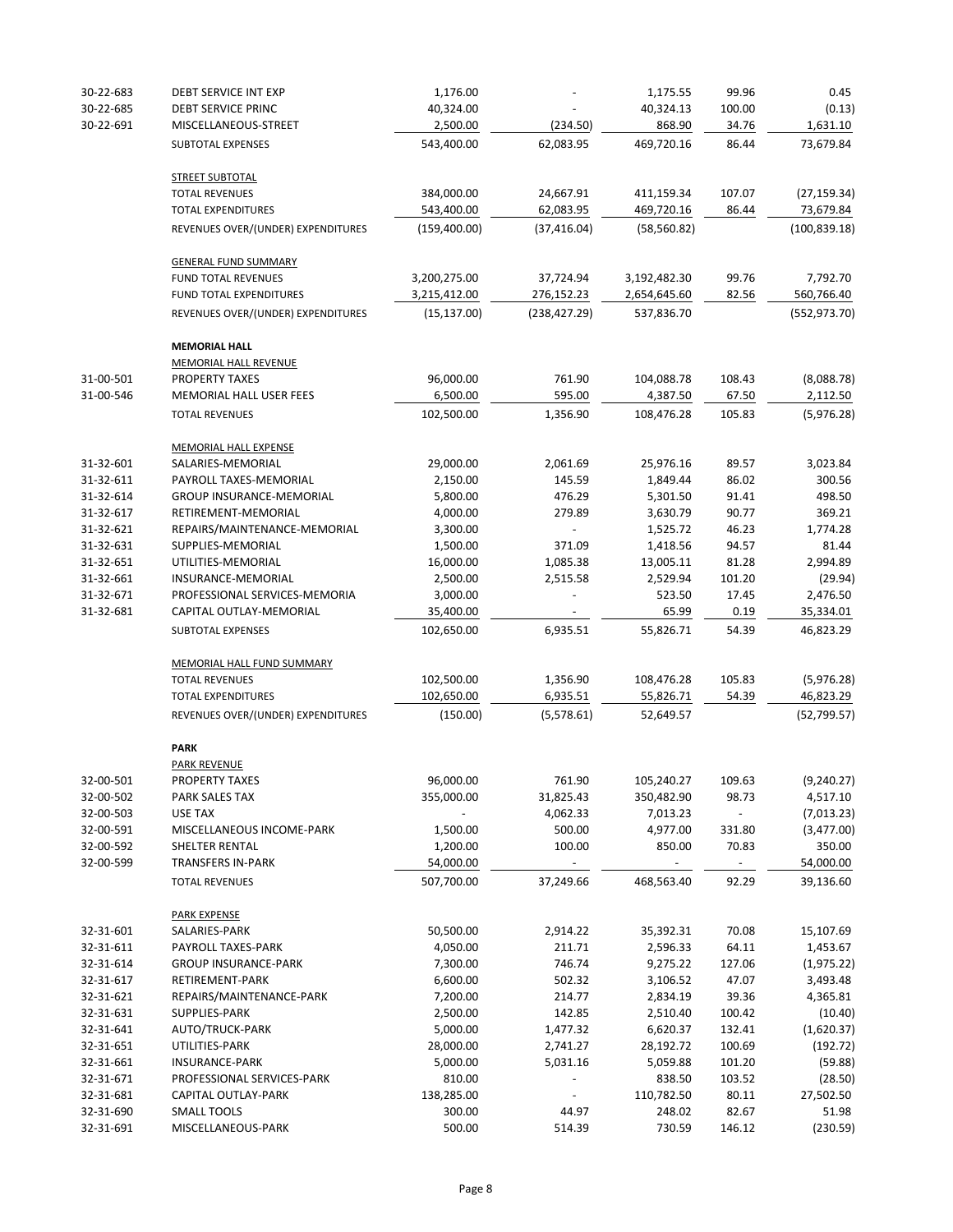| 32-31-697              | <b>CREDIT CARD FEES</b>                          | 500.00                | (30.18)     | (184.37)                 | (36.87)        | 684.37               |
|------------------------|--------------------------------------------------|-----------------------|-------------|--------------------------|----------------|----------------------|
|                        | SUBTOTAL EXPENSES                                | 256,545.00            | 14,511.54   | 208,003.18               | 81.08          | 48,541.82            |
|                        |                                                  |                       |             |                          |                |                      |
|                        | <b>PARK SUBTOTAL</b><br><b>TOTAL REVENUES</b>    | 507,700.00            | 37,249.66   | 468,563.40               | 92.29          | 39,136.60            |
|                        | <b>TOTAL EXPENSE</b>                             | 256,545.00            | 14,511.54   | 208,003.18               | 81.08          | 48,541.82            |
|                        | REVENUES OVER/(UNDER) EXPENDITURES               | 251,155.00            | 22,738.12   | 260,560.22               |                | (9,405.22)           |
|                        |                                                  |                       |             |                          |                |                      |
|                        | <b>THIEBAUD REVENUE</b>                          |                       |             |                          |                |                      |
| 32-33-531              | <b>USER FEES-THIEBAUD</b>                        | 10,000.00             | 1,686.00    | 10,507.00                | 105.07         | (507.00)             |
|                        | <b>TOTAL REVENUES</b>                            | 10,000.00             | 1,686.00    | 10,507.00                | 105.07         | (507.00)             |
|                        | <b>THEIBAUD EXPENSE</b>                          |                       |             |                          |                |                      |
| 32-33-601              | SALARIES-THIEDBAUD                               | 11,000.00             | 1,170.76    | 10,331.38                | 93.92          | 668.62               |
| 32-33-611              | PAYROLL TAXES-THIEBAUD                           | 1,000.00              | 89.56       | 790.35                   | 79.04          | 209.65               |
| 32-33-621              | REPAIRS/MAINTENANCE-THIEBAUD                     | 4,000.00              | 75.00       | 219.39                   | 5.48           | 3,780.61             |
| 32-33-631              | SUPPLIES-THIEBAUD                                | 2,500.00              | 73.74       | 1,232.13                 | 49.29          | 1,267.87             |
| 32-33-651              | UTILITIES-THIEBAUD                               | 23,000.00             | 1,822.16    | 23,345.36                | 101.50         | (345.36)             |
| 32-33-661              | INSURANCE-THIEBAUD                               | 7,500.00              | 7,546.74    | 7,589.82                 | 101.20         | (89.82)              |
| 32-33-671              | PROFESSIONAL SERVICES-THIEBAU                    | 440.00                | 135.00      | 135.00                   | 30.68          | 305.00               |
| 32-33-681              | CAPITAL OUTLAY-THIEBAUD                          | 3,700.00              |             | 384.00                   | 10.38          | 3,316.00             |
| 32-33-691              | MISCELLANEOUS-THIEBAUD                           | 200.00                |             | $\overline{\phantom{a}}$ | $\sim$         | 200.00               |
|                        | SUBTOTAL EXPENSES                                | 53,340.00             | 10,912.96   | 44,027.43                | 82.54          | 9,312.57             |
|                        | <b>THIEBAUD SUBTOTAL</b>                         |                       |             |                          |                |                      |
|                        | <b>TOTAL REVENUE</b>                             | 10,000.00             | 1,686.00    | 10,507.00                | 105.07         | (507.00)             |
|                        | <b>TOTAL EXPENSES</b>                            | 53,340.00             | 10,912.96   | 44,027.43                | 82.54          | 9,312.57             |
|                        | REVENUES OVER/(UNDER) EXPENDITURES               | (43, 340.00)          | (9, 226.96) | (33,520.43)              |                | (9,819.57)           |
|                        |                                                  |                       |             |                          |                |                      |
| 32-34-531              | <b>AQUATIC PARK REVENUE</b><br>ADMISSIONS-POOL   | 17,000.00             |             | 2,273.00                 | 13.37          | 14,727.00            |
| 32-34-532              | CONCESSIONS-POOL                                 | 12,000.00             |             | 1,314.50                 | 10.95          | 10,685.50            |
| 32-34-533              | ANNUAL PASSES-POOL                               | 5,000.00              |             | 3,620.00                 | 72.40          | 1,380.00             |
| 32-34-535              | <b>SWIM LESSONS</b>                              | 2,700.00              |             | 200.00                   | 7.41           | 2,500.00             |
| 32-34-536              | PRIVATE PARTIES                                  | 2,000.00              |             | 440.00                   | 22.00          | 1,560.00             |
| 32-34-537              | THERAPY CLASSES                                  |                       |             | 42.00                    |                | (42.00)              |
|                        | <b>TOTAL REVENUES</b>                            | 38,700.00             |             | 7,889.50                 | 20.39          | 30,810.50            |
|                        |                                                  |                       |             |                          |                |                      |
|                        | <b>AQUATIC PARK EXPENSE</b>                      |                       |             |                          |                |                      |
| 32-34-601              | SALARIES-POOL MANAGER                            | 32,500.00             |             | 24,114.38                | 74.20          | 8,385.62             |
| 32-34-602              | SALARIES-LIFEGUARD                               | 48,000.00             |             | 17,769.78                | 37.02          | 30,230.22            |
| 32-34-603              | SALARIES-RECEPTION                               | 4,000.00              |             | 2,125.40                 | 53.14          | 1,874.60             |
| 32-34-604              | POOL OTHER                                       | 2,000.00              |             | 257.82                   | 12.89          | 1,742.18             |
| 32-34-605              | POOL CONCESSIONS<br>PAYROLL TAXES - POOL         | 6,000.00              |             | 3,216.16                 | 53.60          | 2,783.84             |
| 32-34-611              |                                                  | 7,250.00              |             | 3,600.71                 | 49.66          | 3,649.29             |
| 32-34-614              | <b>GROUP INSURANCE - POOL</b><br>RETIREMENT-POOL | 7,350.00              | 35.86       | 5,982.40                 | 81.39          | 1,367.60             |
| 32-34-617<br>32-34-621 |                                                  | 7,300.00              |             | 6,267.48                 | 85.86<br>74.41 | 1,032.52             |
| 32-34-631              | REPAIRS/MAINTENANCE-POOL;<br>SUPPLIES-POOL       | 10,000.00<br>4,500.00 |             | 7,441.35<br>2,733.22     | 60.74          | 2,558.65<br>1,766.78 |
| 32-34-632              | <b>CHEMICALS - POOL</b>                          | 7,800.00              |             | 2,538.58                 | 32.55          | 5,261.42             |
| 32-34-633              | CONCESSIONS-POOL                                 | 5,000.00              |             | 331.82                   | 6.64           | 4,668.18             |
| 32-34-634              | OFFICE SUPPLIES-POOL                             | 450.00                |             | 129.85                   | 28.86          | 320.15               |
| 32-34-651              | UTILITIES-POOL                                   | 51,000.00             | 835.62      | 30,197.36                | 59.21          | 20,802.64            |
| 32-34-661              | INSURANCE-POOL                                   | 12,000.00             | 12,577.90   | 12,649.70                | 105.41         | (649.70)             |
| 32-34-671              | PROFESSIONAL SERVICES-POOL                       | 1,740.00              |             | 1,125.00                 | 64.66          | 615.00               |
| 32-34-672              | <b>SMALL TOOLS - POOL</b>                        | 300.00                |             |                          |                | 300.00               |
| 32-34-675              | <b>TRAINING &amp; TRAVEL-POOL</b>                | 4,560.00              |             | 200.00                   | 4.39           | 4,360.00             |
| 32-34-676              | PROMOTIONAL EXPENSES-POOL                        | 200.00                |             |                          |                | 200.00               |
| 32-34-681              | CAPITAL OUTLAY-POOL                              | 12,708.00             |             |                          |                | 12,708.00            |
| 32-34-691              | MISC. EXPENSE - POOL                             | 1,800.00              |             | 8.87                     | 0.49           | 1,791.13             |
| 32-34-692              | <b>GUARD UNIFORMS</b>                            | 1,500.00              |             | 341.25                   | 22.75          | 1,158.75             |
|                        | <b>SUBTOTAL EXPENSES</b>                         | 227,958.00            | 13,449.38   | 121,031.13               | 53.09          | 106,926.87           |
|                        |                                                  |                       |             |                          |                |                      |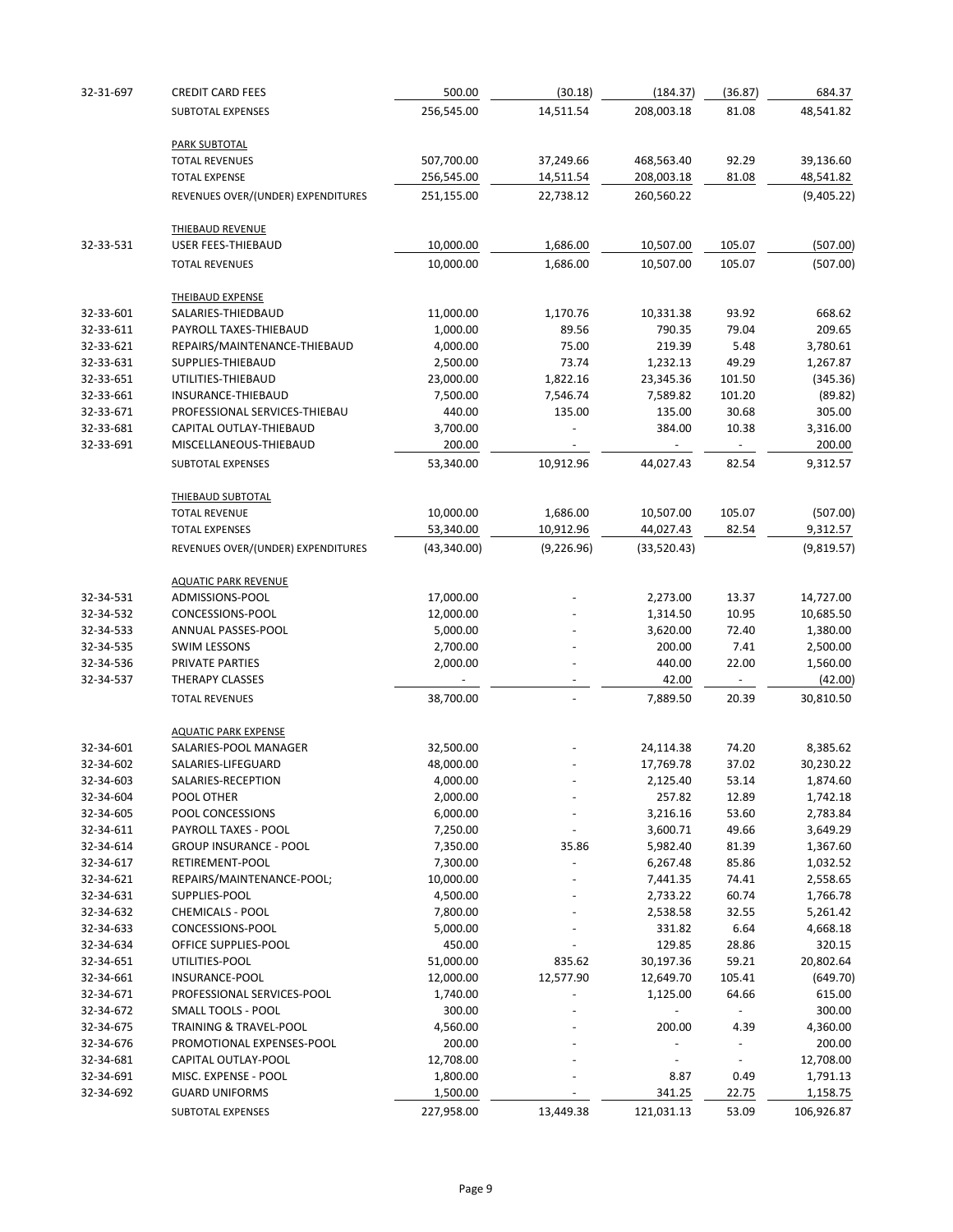|           | <b>AQUATIC PARK SUBTOTAL</b>           |                           |                        |               |                          |                           |
|-----------|----------------------------------------|---------------------------|------------------------|---------------|--------------------------|---------------------------|
|           | <b>TOTAL REVENUE</b>                   | 38,700.00                 |                        | 7,889.50      | 20.39                    | 30,810.50                 |
|           | <b>TOTAL EXPENSES</b>                  | 227,958.00                | 13,449.38              | 121,031.13    | 53.09                    | 106,926.87                |
|           | REVENUES OVER/(UNDER) EXPENDITURES     | (189, 258.00)             | (13, 449.38)           | (113, 141.63) |                          | (76, 116.37)              |
|           | <b>LAKE REVENUE</b>                    |                           |                        |               |                          |                           |
| 32-35-531 | <b>FISHING PERMIT</b>                  | 8,500.00                  | 1,068.00               | 5,982.64      | 70.38                    | 2,517.36                  |
| 32-35-532 | <b>BOAT PERMIT</b>                     | 7,500.00                  | 498.00                 | 6,788.00      | 90.51                    | 712.00                    |
| 32-35-533 | <b>RENTAL INCOME - LAKE</b>            | 3,900.00                  | 162.50                 | 3,412.50      | 87.50                    | 487.50                    |
| 32-35-591 | MISCELLANEOUS INCOME-LAKE              | 400.00                    |                        | 25.00         | 6.25                     | 375.00                    |
|           | <b>TOTAL REVENUES</b>                  | 20,300.00                 | 1,728.50               | 16,208.14     | 79.84                    | 4,091.86                  |
|           | <b>LAKE EXPENSE</b>                    |                           |                        |               |                          |                           |
| 32-35-601 | SALARIES-LAKE                          | 31,500.00                 | 2,379.94               | 28,054.05     | 89.06                    | 3,445.95                  |
| 32-35-611 | PAYROLL TAXES-LAKE                     | 2,550.00                  | 175.64                 | 2,077.13      | 81.46                    | 472.87                    |
| 32-35-614 | <b>GROUP INSURANCE-LAKE</b>            | 7,150.00                  | 592.96                 | 6,440.72      | 90.08                    | 709.28                    |
| 32-35-617 | <b>RETIREMENT - LAKE</b>               | 6,900.00                  | 537.21                 | 6,550.96      | 94.94                    | 349.04                    |
| 32-35-621 | REPAIRS/MAINTENANCE-LAKE               | 2,000.00                  | 31.32                  | 216.17        | 10.81                    | 1,783.83                  |
| 32-35-631 | <b>SUPPLIES - LAKE</b>                 | 1,500.00                  | 11.99                  | 214.94        | 14.33                    | 1,285.06                  |
| 32-35-641 | <b>AUTO/TRUCK - LAKE</b>               | 1,000.00                  | 156.32                 | 657.08        | 65.71                    | 342.92                    |
| 32-35-651 | UTILITIES - LAKE                       | 1,100.00                  | 71.22                  | 1,387.76      | 126.16                   | (287.76)                  |
| 32-35-661 | <b>INSURANCE - LAKE</b>                | 5,000.00                  | 5,031.16               | 5,059.88      | 101.20                   | (59.88)                   |
| 32-35-671 | PROFESSIONAL SERVICES - LAKE           | 940.00                    |                        | 174.50        | 18.56                    | 765.50                    |
| 32-35-690 | <b>MAINT RENTAL HOUSE</b>              | 1,000.00                  |                        |               |                          | 1,000.00                  |
| 32-35-691 | MISC. EXPENSE - LAKE                   | 150.00                    |                        |               |                          | 150.00                    |
| 32-35-694 | <b>SMALL TOOLS - LAKE</b>              | 200.00                    | 28.96                  | 116.93        | 58.47                    | 83.07                     |
| 32-35-695 | <b>FISH</b>                            | 1,200.00                  |                        |               | $\overline{\phantom{a}}$ | 1,200.00                  |
|           | SUBTOTAL EXPENSES                      | 62,190.00                 | 9,016.72               | 50,950.12     | 81.93                    | 11,239.88                 |
|           |                                        |                           |                        |               |                          |                           |
|           | <b>LAKE SUBTOTAL</b>                   |                           |                        |               |                          |                           |
|           | <b>TOTAL REVENUE</b>                   | 20,300.00                 | 1,728.50               | 16,208.14     | 79.84                    | 4,091.86                  |
|           | <b>TOTAL EXPENSE</b>                   | 62,190.00                 | 9,016.72               | 50,950.12     | 81.93                    | 11,239.88                 |
|           | REVENUE OVER/(UNDER) EXPENDITURES      | (41,890.00)               | (7, 288.22)            | (34, 741.98)  |                          | (7, 148.02)               |
|           | <b>SUMMER RECREATION REVENUE</b>       |                           |                        |               |                          |                           |
| 32-36-531 | REGISTRATION/SPONSOR FEE               | 20,000.00                 | 1,197.00               | 19,098.76     | 95.49                    | 901.24                    |
| 32-36-532 | <b>CONCESSION - YOUTH</b>              | 5,000.00                  |                        | 1,219.90      | 24.40                    | 3,780.10                  |
| 32-36-591 | MISC. INCOME - YOUTH                   | 500.00                    | 160.00                 | 475.00        | 95.00                    | 25.00                     |
|           | <b>TOTAL REVENUES</b>                  | 25,500.00                 | 1,357.00               | 20,793.66     | 81.54                    | 4,706.34                  |
|           |                                        |                           |                        |               |                          |                           |
|           | <b>SUMMER RECREATION EXPENSE</b>       |                           |                        |               |                          |                           |
| 32-36-601 | <b>SALARIES - YOUTH</b>                | 16,000.00                 | 1,253.00               | 7,905.10      | 49.41                    | 8,094.90                  |
| 32-36-602 | <b>UMPIRE FEE - YOUTH</b>              | 8,000.00                  | 181.00                 | 2,194.00      | 27.43                    | 5,806.00                  |
| 32-36-611 | PAYROLL TAXES - YOUTH                  | 1,836.00                  | 95.85                  | 604.74        | 32.94                    | 1,231.26                  |
| 32-36-621 | REPAIRS/MAINTENANCE - YOUTH            | 4,000.00                  | 284.09                 | 3,025.12      | 75.63                    | 974.88                    |
| 32-36-631 | <b>SUPPLIES - YOUTH</b>                | 1,500.00                  | 28.74                  | 1,434.61      | 95.64                    | 65.39                     |
| 32-36-632 | SPORTS EQUIPMENT                       | 7,000.00                  |                        | 3,058.57      | 43.69                    | 3,941.43                  |
| 32-36-633 | <b>CONCESSIONS- YOUTH</b>              | 2,000.00                  | 79.43                  | 514.08        | 25.70                    | 1,485.92                  |
| 32-36-641 | <b>TRACTOR EXPENSE</b>                 | 1,000.00                  |                        | 139.97        | 14.00                    | 860.03                    |
| 32-36-661 | <b>INSURANCE - YOUTH</b>               | 6,800.00                  | 5,031.16               | 6,330.48      | 93.10                    | 469.52                    |
| 32-36-671 | PROFESSIONAL SERVICES                  | 440.00                    |                        | 787.00        | 178.86                   | (347.00)                  |
| 32-36-681 | CAPITAL OUTLAY - YOUTH                 | 8,000.00                  |                        | 2,400.00      | 30.00                    | 5,600.00                  |
| 32-36-691 | MISCELLANEOUS - YOUTH                  | 500.00                    |                        | 422.43        | 84.49                    | 77.57                     |
|           | SUBTOTAL EXPENSES                      | 57,076.00                 | 6,953.27               | 28,816.10     | 50.49                    | 28,259.90                 |
|           | <b>SUMMER RECREATION SUMMARY</b>       |                           |                        |               |                          |                           |
|           | <b>TOTAL REVENUES</b>                  | 25,500.00                 | 1,357.00               | 20,793.66     | 81.54                    | 4,706.34                  |
|           | <b>TOTAL EXPENSE</b>                   |                           |                        | 28,816.10     | 50.49                    |                           |
|           | REVENUES OVER/(UNDER) EXPENDITURES     | 57,076.00<br>(31, 576.00) | 6,953.27<br>(5,596.27) | (8,022.44)    |                          | 28,259.90<br>(23, 553.56) |
|           |                                        |                           |                        |               |                          |                           |
|           | <b>PARK &amp; REC DIRECTOR EXPENSE</b> |                           |                        |               |                          |                           |
| 32-37-601 | SALARIES-PARKS & REC. DIRECTO          | 40,100.00                 | 3,076.82               | 36,307.70     | 90.54                    | 3,792.30                  |
| 32-37-611 | PAYROLL TAXES-PARKS & REC.DIR          | 3,150.00                  | 230.22                 | 2,720.80      | 86.37                    | 429.20                    |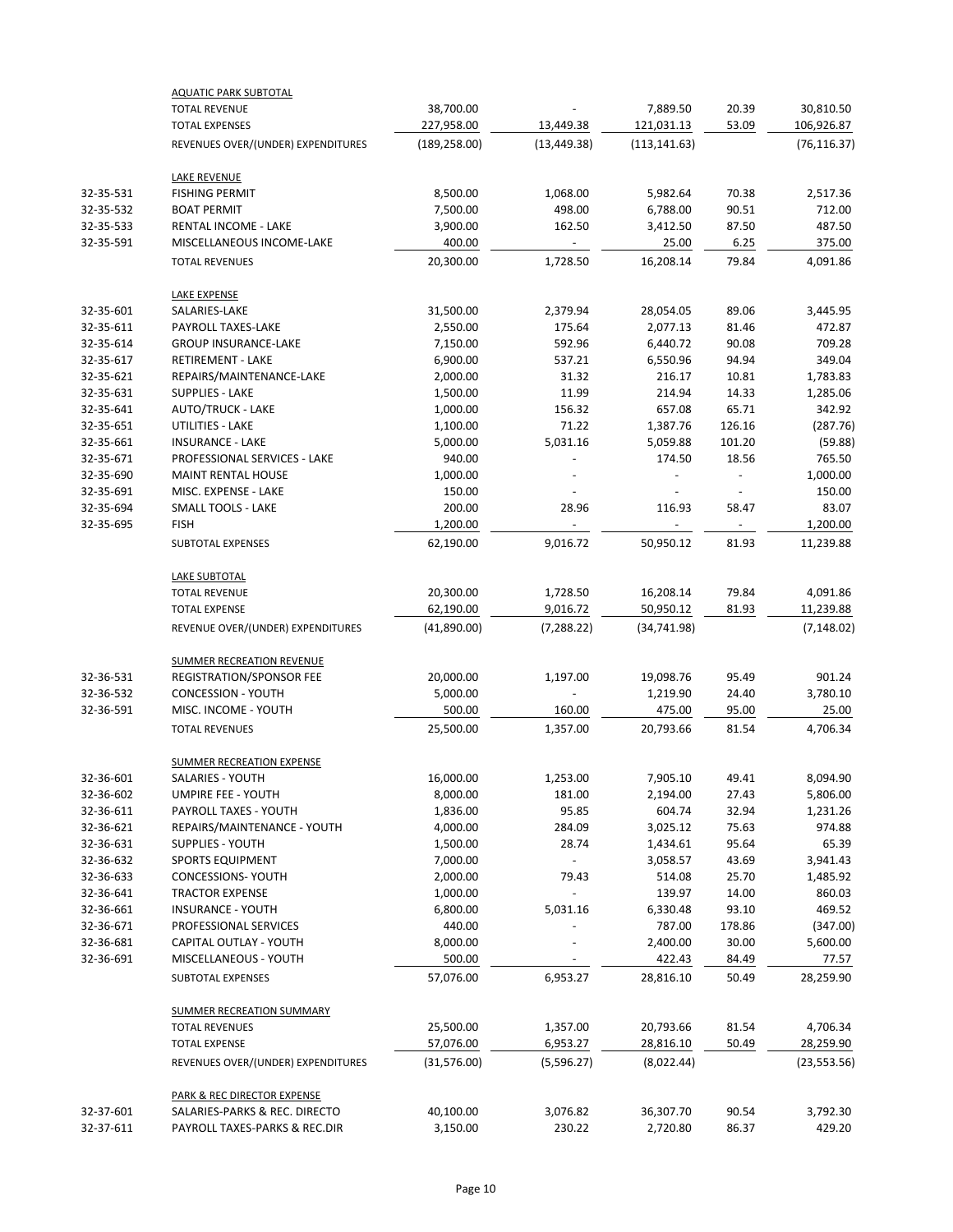| 32-37-614 | <b>GROUP INSURANCE-PARKS &amp; REC D</b>            | 7,350.00      | 598.24       | 6,580.64     | 89.53                    | 769.36        |
|-----------|-----------------------------------------------------|---------------|--------------|--------------|--------------------------|---------------|
| 32-37-617 | RETIREMENT-PARK & REC DIRECTO                       | 9,150.00      | 707.66       | 8,295.73     | 90.66                    | 854.27        |
| 32-37-631 | <b>OPERATION SUPPLIES-PARKS &amp; RE</b>            | 600.00        | 108.00       | 450.02       | 75.00                    | 149.98        |
| 32-37-634 | OFFICE SUPPLIES-PARKS & REC D                       | 500.00        |              |              | $\overline{\phantom{a}}$ | 500.00        |
| 32-37-641 | <b>AUTO/TRUCK-PARKS &amp; REC DIRECT</b>            | 700.00        |              | 461.74       | 65.96                    | 238.26        |
| 32-37-651 | UTILITIES-PARKS & REC DIRECTO                       | 800.00        | 24.88        | 431.67       | 53.96                    | 368.33        |
| 32-37-661 | <b>INSURANCE-PARKS &amp; REC.DIRECTO</b>            | 2,500.00      | 2,515.58     | 2,529.94     | 101.20                   | (29.94)       |
| 32-37-671 | PROFESSIONAL SERVICES-DIRECTO                       | 650.00        |              | 174.50       | 26.85                    | 475.50        |
| 32-37-681 | CAPITAL OUTLAY - DIRECTOR                           | 13,564.00     |              | 5,250.00     | 38.71                    | 8,314.00      |
| 32-37-691 | MISCELLANEOUS-PARKS & REC. DI                       | 200.00        |              | 11.99        | 6.00                     | 188.01        |
| 32-37-692 | TRAINING & TRAVEL- DIRECTOR                         | 1,814.00      | 25.00        | 1,542.48     | 85.03                    | 271.52        |
| 32-37-693 | MEMBERSHIP-PARK & REC DIRECTO                       | 500.00        |              | 380.00       | 76.00                    | 120.00        |
|           | SUBTOTAL EXPENSES                                   | 81,578.00     | 7,286.40     | 65,137.21    | 79.85                    | 16,440.79     |
|           | REVENURES OVER/ REVENURES OVER/(UNDER) EXPENDITURES | (81, 578.00)  | (7, 286.40)  | (65, 137.21) |                          | (16, 440.79)  |
|           | <b>PARK FUND SUMMARY</b>                            |               |              |              |                          |               |
|           | <b>FUND TOTAL REVENUES</b>                          | 602,200.00    | 42,021.16    | 523,961.70   | 87.01                    | 78,238.30     |
|           | FUND TOTAL EXPENDITURES                             | 738,687.00    | 62,130.27    | 517,965.17   | 70.12                    | 220,721.83    |
|           | REVENUES OVER/(UNDER) EXPENDITURES                  | (136, 487.00) | (20, 109.11) | 5,996.53     |                          | (142, 483.53) |
|           | <b>TRANSPORTATION TAX FUND</b>                      |               |              |              |                          |               |
|           | <b>TRANSPORTATION TAX FUND REVENUE</b>              |               |              |              |                          |               |
| 33-00-511 | <b>SALES TAX</b>                                    | 330,000.00    | 33,510.18    | 369,760.26   | 112.05                   | (39,760.26)   |
|           | <b>TOTAL REVENUES</b>                               | 330,000.00    | 33,510.18    | 369,760.26   | 112.05                   | (39,760.26)   |
|           | <b>TRANSPORTATION TAX FUND EXPENSE</b>              |               |              |              |                          |               |
| 33-22-681 | CAPITAL OUTLAY-STREET                               | 270,800.00    | (7, 227.00)  | 208,947.49   | 77.16                    | 61,852.51     |
|           | SUBTOTAL EXPENSES                                   | 270,800.00    | (7, 227.00)  | 208,947.49   | 77.16                    | 61,852.51     |
|           |                                                     |               |              |              |                          |               |
|           | <b>TRANSPORTATION TAX SUMMARY</b>                   |               |              |              |                          |               |
|           | <b>FUND TOTAL REVENUES</b>                          | 330,000.00    | 33,510.18    | 369,760.26   | 112.05                   | (39,760.26)   |
|           | <b>FUND TOTAL EXPENSES</b>                          | 270,800.00    | (7, 227.00)  | 208,947.49   | 77.16                    | 61,852.51     |
|           | REVENUES OVER/(UNDER) EXPENDITURES                  | 59,200.00     | 40,737.18    | 160,812.77   | 34.89                    | (101, 612.77) |
|           | <b>CAPITAL IMPROVEMENT TAX FUND</b>                 |               |              |              |                          |               |
|           | CAPITAL IMPROVEMENT TAX FUND REVENUE                |               |              |              |                          |               |
| 34-00-511 | <b>SALES TAX</b>                                    | 330,000.00    | 33,510.20    | 369,704.10   | 112.03                   | (39, 704.10)  |
|           | <b>TOTAL REVENUES</b>                               | 330,000.00    | 33,510.20    | 369,704.10   | 112.03                   | (39,704.10)   |
|           | CAPITAL IMPROVEMENT TAX FUND EXPENSE                |               |              |              |                          |               |
| 34-11-681 | CAPITAL OUTLAY-GENERAL                              | 179,547.00    | 7,779.87     | 152,375.62   | 84.87                    | 27,171.38     |
| 34-12-681 | CAPITAL OUTLAY-POLICE                               | 57,000.00     | 2,086.00     | 36,632.41    | 64.27                    | 20,367.59     |
| 34-13-681 | <b>CAPITAL OUTLAY-FIRE</b>                          | 17,000.00     |              | 15,352.00    | 90.31                    | 1,648.00      |
| 34-15-681 | CAPITAL OUTLAY-BLDG INSPECTOR                       | 5,700.00      | 359.00       | 1,823.34     | 31.99                    | 3,876.66      |
|           | SUBTOTAL EXPENSES                                   | 259,247.00    | 10,224.87    | 206,183.37   | 79.53                    | 53,063.63     |
|           | CAPITAL IMPROVEMENT TAX SUMMARY                     |               |              |              |                          |               |
|           | <b>FUND TOTAL REVENUE</b>                           | 330,000.00    | 33,510.20    | 369,704.10   | 112.03                   | (39, 704.10)  |
|           | FUND TOTAL EXPENSE                                  | 259,247.00    | 10,224.87    | 206,183.37   | 79.53                    | 53,063.63     |
|           | REVENUES OVER/(UNDER) EXPENDITURES                  | 70,753.00     | 23,285.33    | 163,520.73   |                          | (92, 767.73)  |
|           | <b>TAXI</b>                                         |               |              |              |                          |               |
|           | <b>TAXI REVENUE</b>                                 |               |              |              |                          |               |
| 35-00-547 | <b>TATS USER FEES</b>                               | 24,000.00     | 2,013.25     | 20,905.45    | 87.11                    | 3,094.55      |
| 35-00-578 | <b>DONATIONS</b>                                    | 30,000.00     | 1,357.00     | 25,147.98    | 83.83                    | 4,852.02      |
| 35-00-581 | OPERATING GRANT-FEDERAL                             | 75,000.00     |              | 34,202.59    | 45.60                    | 40,797.41     |
| 35-00-582 | <b>OPERATING GRANT-STATE</b>                        | 2,000.00      |              |              |                          | 2,000.00      |
| 35-00-583 | CAPITAL GRANT-FEDERAL                               | 12,000.00     |              |              |                          | 12,000.00     |
| 35-00-591 | MISCELLANEOUS INCOME-TAXI                           |               | 2,144.23     | 2,144.23     |                          | (2, 144.23)   |
|           | <b>TOTAL REVENUES</b>                               | 143,000.00    | 5,514.48     | 82,400.25    | 57.62                    | 60,599.75     |
|           |                                                     |               |              |              |                          |               |